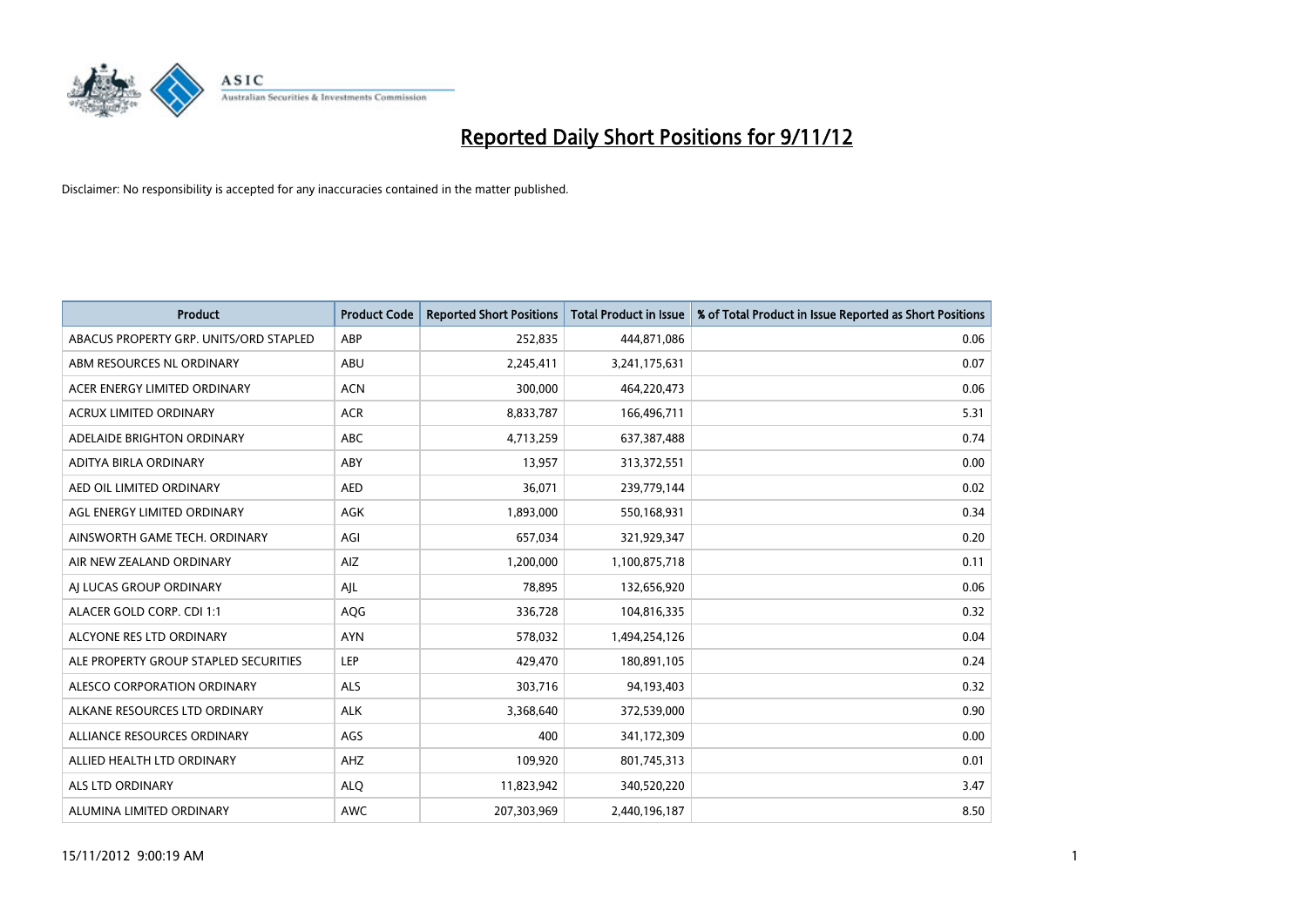

| <b>Product</b>                          | <b>Product Code</b> | <b>Reported Short Positions</b> | <b>Total Product in Issue</b> | % of Total Product in Issue Reported as Short Positions |
|-----------------------------------------|---------------------|---------------------------------|-------------------------------|---------------------------------------------------------|
| AMCOM TELECOMM, ORDINARY                | <b>AMM</b>          | 235,506                         | 244,541,792                   | 0.10                                                    |
| AMCOR LIMITED ORDINARY                  | <b>AMC</b>          | 3,628,423                       | 1,206,684,923                 | 0.30                                                    |
| AMP LIMITED ORDINARY                    | AMP                 | 8,148,958                       | 2,930,423,546                 | 0.28                                                    |
| AMPELLA MINING ORDINARY                 | <b>AMX</b>          | 5,594,222                       | 247,500,493                   | 2.26                                                    |
| ANGLOGOLD ASHANTI CDI 5:1               | AGG                 | 500                             | 89,207,765                    | 0.00                                                    |
| ANSELL LIMITED ORDINARY                 | <b>ANN</b>          | 4,305,915                       | 130,768,652                   | 3.29                                                    |
| ANTARES ENERGY LTD ORDINARY             | <b>AZZ</b>          | 556,136                         | 257,000,000                   | 0.22                                                    |
| ANZ BANKING GRP LTD ORDINARY            | ANZ                 | 6,697,304                       | 2,717,478,378                 | 0.25                                                    |
| APA GROUP STAPLED SECURITIES            | <b>APA</b>          | 14,806,283                      | 796,210,214                   | 1.86                                                    |
| APN NEWS & MEDIA ORDINARY               | <b>APN</b>          | 12,682,325                      | 661,526,586                   | 1.92                                                    |
| AQUARIUS PLATINUM. ORDINARY             | <b>AOP</b>          | 14,575,917                      | 486,851,336                   | 2.99                                                    |
| AQUILA RESOURCES ORDINARY               | <b>AQA</b>          | 8,194,837                       | 411,804,442                   | 1.99                                                    |
| ARAFURA RESOURCE LTD ORDINARY           | <b>ARU</b>          | 4,297,918                       | 396,004,144                   | 1.09                                                    |
| ARB CORPORATION ORDINARY                | ARP                 | 37.047                          | 72,481,302                    | 0.05                                                    |
| ARDENT LEISURE GROUP STAPLED SECURITIES | AAD                 | 108,152                         | 397,774,513                   | 0.03                                                    |
| ARGO INVESTMENTS ORDINARY               | ARG                 | 163                             | 628,781,353                   | 0.00                                                    |
| ARISTOCRAT LEISURE ORDINARY             | <b>ALL</b>          | 20,082,333                      | 551,418,047                   | 3.64                                                    |
| ARRIUM LTD ORDINARY                     | ARI                 | 9,642,623                       | 1,351,527,328                 | 0.71                                                    |
| <b>ASCIANO LIMITED ORDINARY</b>         | <b>AIO</b>          | 3,947,175                       | 975,385,664                   | 0.40                                                    |
| ASG GROUP LIMITED ORDINARY              | <b>ASZ</b>          | 2,721,037                       | 182,756,104                   | 1.49                                                    |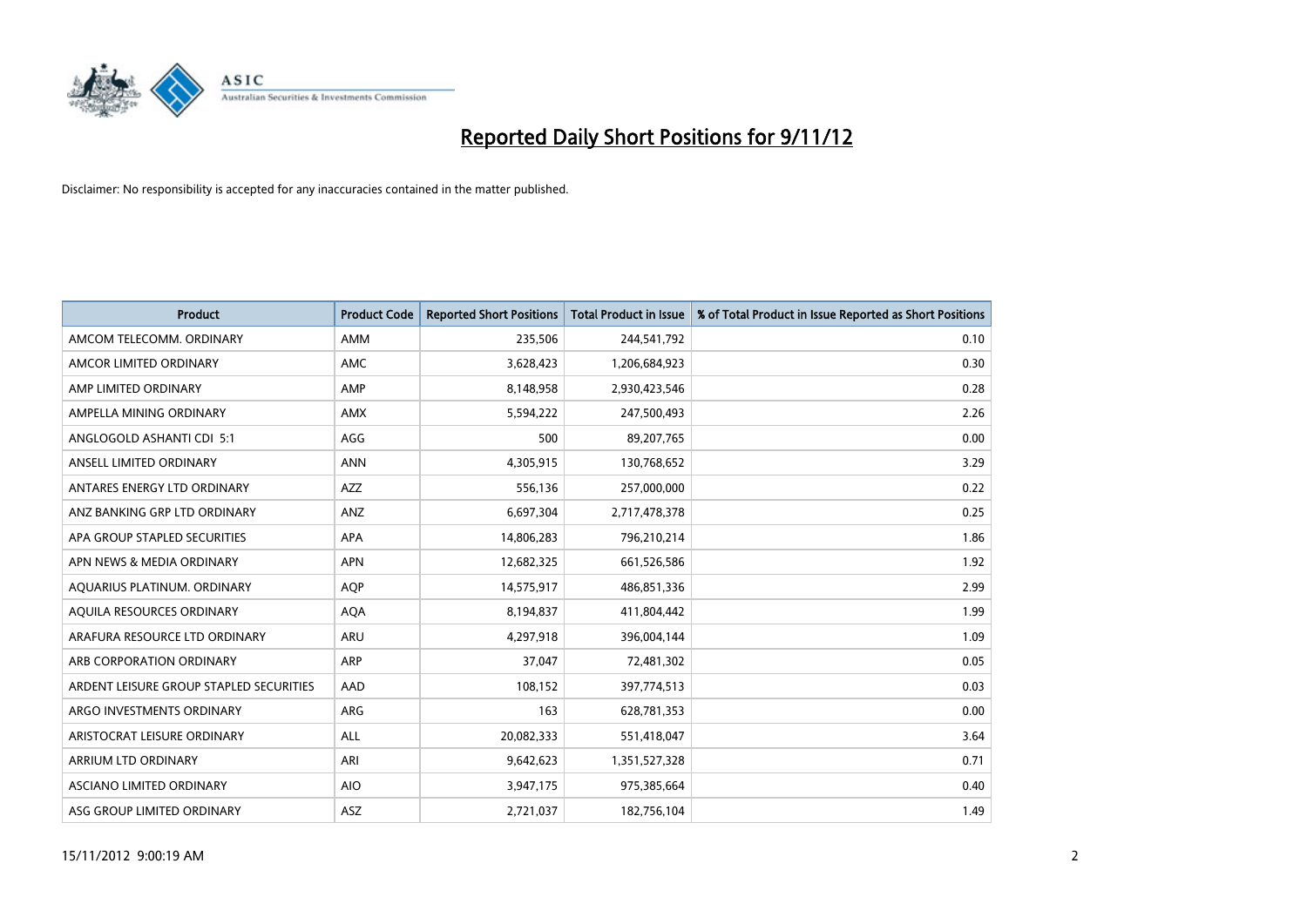

| <b>Product</b>                          | <b>Product Code</b> | <b>Reported Short Positions</b> | <b>Total Product in Issue</b> | % of Total Product in Issue Reported as Short Positions |
|-----------------------------------------|---------------------|---------------------------------|-------------------------------|---------------------------------------------------------|
| ASPEN GROUP ORD/UNITS STAPLED           | <b>APZ</b>          | 75,957                          | 1,197,188,521                 | 0.01                                                    |
| ASPIRE MINING LTD ORDINARY              | <b>AKM</b>          | 390,443                         | 620,594,556                   | 0.06                                                    |
| ASTRO JAP PROP GROUP STAPLED SECURITIES | AJA                 | 1,918                           | 58,445,002                    | 0.00                                                    |
| ASX LIMITED ORDINARY                    | ASX                 | 3,461,500                       | 175,136,729                   | 1.98                                                    |
| ATLANTIC LIMITED ORDINARY               | ATI                 | 2,500                           | 154,757,339                   | 0.00                                                    |
| ATLAS IRON LIMITED ORDINARY             | <b>AGO</b>          | 11,307,797                      | 904,805,993                   | 1.25                                                    |
| AURORA OIL & GAS ORDINARY               | <b>AUT</b>          | 5,056,859                       | 447,885,778                   | 1.13                                                    |
| AUSDRILL LIMITED ORDINARY               | <b>ASL</b>          | 6,716,048                       | 309,218,627                   | 2.17                                                    |
| AUSENCO LIMITED ORDINARY                | AAX                 | 915,814                         | 123,872,665                   | 0.74                                                    |
| <b>AUSTAL LIMITED ORDINARY</b>          | ASB                 | 296,649                         | 190,674,573                   | 0.16                                                    |
| AUSTIN ENGINEERING ORDINARY             | ANG                 | 370,159                         | 72,314,403                    | 0.51                                                    |
| AUSTRALAND PROPERTY STAPLED SECURITY    | <b>ALZ</b>          | 488,588                         | 576,846,597                   | 0.08                                                    |
| AUSTRALIAN AGRICULT. ORDINARY           | AAC                 | 634,775                         | 312,905,085                   | 0.20                                                    |
| AUSTRALIAN INFRASTR, UNITS/ORDINARY     | <b>AIX</b>          | 1,923,453                       | 620,733,944                   | 0.31                                                    |
| AUSTRALIAN PHARM, ORDINARY              | API                 | 213,238                         | 488,115,883                   | 0.04                                                    |
| AVIENNINGS LIMITED ORDINARY             | AVI                 | 175,000                         | 274,588,694                   | 0.06                                                    |
| AWE LIMITED ORDINARY                    | AWE                 | 3,330,205                       | 522,116,985                   | 0.64                                                    |
| AZIMUTH RES LTD ORDINARY                | <b>AZH</b>          | 1,151,642                       | 419,864,886                   | 0.27                                                    |
| <b>BANDANNA ENERGY ORDINARY</b>         | <b>BND</b>          | 9,995,334                       | 528,481,199                   | 1.89                                                    |
| BANK OF QUEENSLAND. ORDINARY            | <b>BOQ</b>          | 9,334,387                       | 308,797,224                   | 3.02                                                    |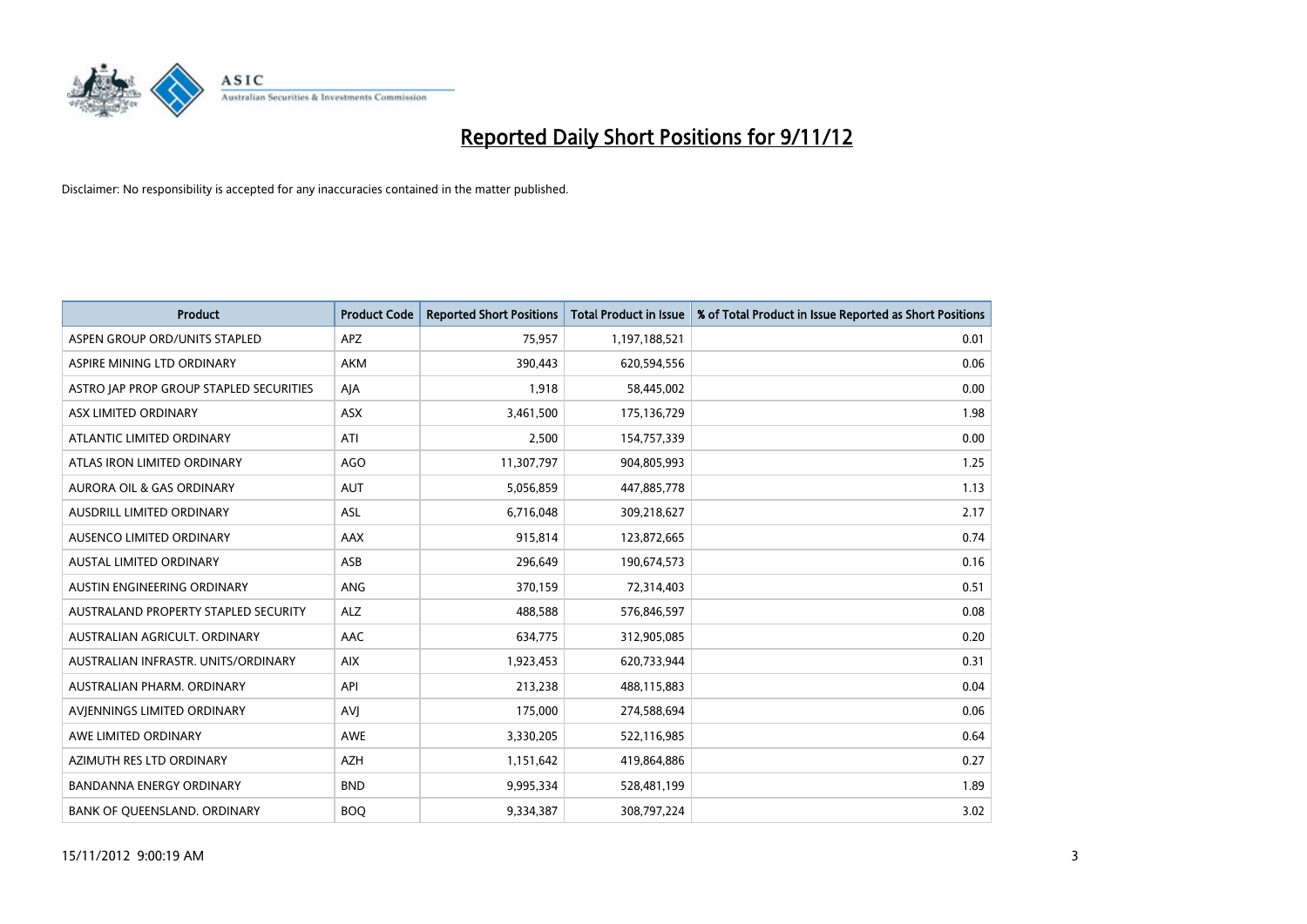

| <b>Product</b>                       | <b>Product Code</b> | <b>Reported Short Positions</b> | <b>Total Product in Issue</b> | % of Total Product in Issue Reported as Short Positions |
|--------------------------------------|---------------------|---------------------------------|-------------------------------|---------------------------------------------------------|
| <b>BANNERMAN RESOURCES ORDINARY</b>  | <b>BMN</b>          | 67,323                          | 303,938,185                   | 0.02                                                    |
| <b>BASE RES LIMITED ORDINARY</b>     | <b>BSE</b>          | 463,722                         | 560,440,029                   | 0.08                                                    |
| <b>BATHURST RESOURCES ORDINARY</b>   | <b>BTU</b>          | 39,079,158                      | 697,247,997                   | 5.60                                                    |
| BC IRON LIMITED ORDINARY             | <b>BCI</b>          | 160,040                         | 103,861,000                   | 0.15                                                    |
| <b>BEACH ENERGY LIMITED ORDINARY</b> | <b>BPT</b>          | 24,741,243                      | 1,263,677,572                 | 1.96                                                    |
| BEADELL RESOURCE LTD ORDINARY        | <b>BDR</b>          | 13,970,211                      | 740,204,752                   | 1.89                                                    |
| BENDIGO AND ADELAIDE ORDINARY        | <b>BEN</b>          | 9,273,652                       | 402,290,277                   | 2.31                                                    |
| BERKELEY RESOURCES ORDINARY          | <b>BKY</b>          | 218,422                         | 179,393,273                   | 0.12                                                    |
| BHP BILLITON LIMITED ORDINARY        | <b>BHP</b>          | 9,550,681                       | 3,211,691,105                 | 0.30                                                    |
| <b>BILLABONG ORDINARY</b>            | <b>BBG</b>          | 7,884,849                       | 478,944,292                   | 1.65                                                    |
| <b>BIOTA HOLDINGS ORDINARY</b>       | <b>BTA</b>          | 3,707,465                       | 187,402,755                   | 1.98                                                    |
| <b>BLACKTHORN RESOURCES ORDINARY</b> | <b>BTR</b>          | 150,206                         | 164,285,950                   | 0.09                                                    |
| <b>BLUESCOPE STEEL LTD ORDINARY</b>  | <b>BSL</b>          | 15,758,892                      | 3,349,185,247                 | 0.47                                                    |
| <b>BOART LONGYEAR ORDINARY</b>       | <b>BLY</b>          | 5,391,546                       | 461,163,412                   | 1.17                                                    |
| BORAL LIMITED, ORDINARY              | <b>BLD</b>          | 53,527,433                      | 766,235,816                   | 6.99                                                    |
| <b>BOUGAINVILLE COPPER ORDINARY</b>  | <b>BOC</b>          |                                 | 401,062,500                   | 0.00                                                    |
| <b>BRADKEN LIMITED ORDINARY</b>      | <b>BKN</b>          | 9,718,764                       | 169,240,662                   | 5.74                                                    |
| <b>BRAMBLES LIMITED ORDINARY</b>     | <b>BXB</b>          | 4,536,368                       | 1,555,257,301                 | 0.29                                                    |
| <b>BREVILLE GROUP LTD ORDINARY</b>   | <b>BRG</b>          | 998,190                         | 130,095,322                   | 0.77                                                    |
| <b>BRICKWORKS LIMITED ORDINARY</b>   | <b>BKW</b>          | 94,111                          | 147,818,132                   | 0.06                                                    |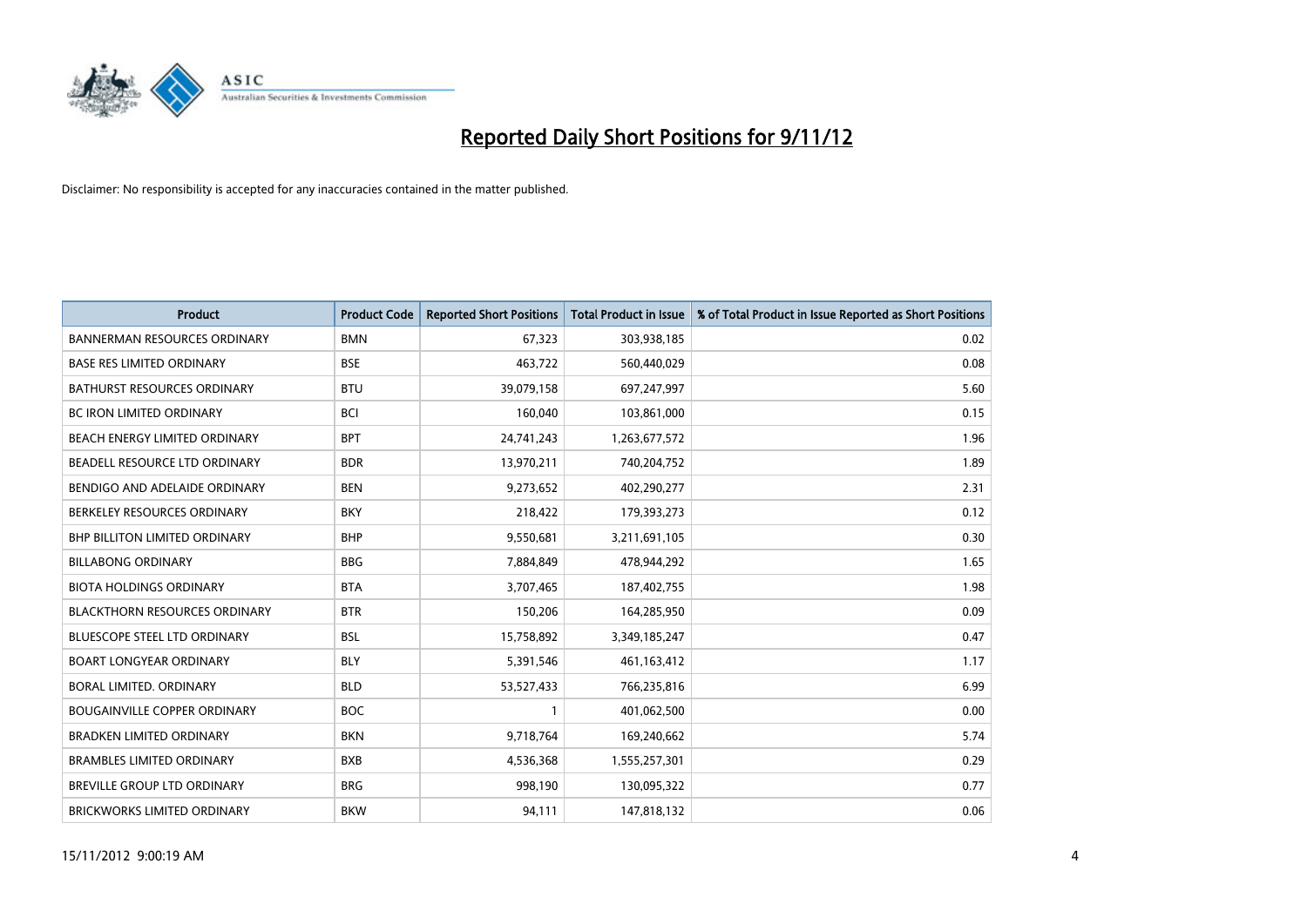

| <b>Product</b>                          | <b>Product Code</b> | <b>Reported Short Positions</b> | <b>Total Product in Issue</b> | % of Total Product in Issue Reported as Short Positions |
|-----------------------------------------|---------------------|---------------------------------|-------------------------------|---------------------------------------------------------|
| <b>BROCKMAN MINING LTD ORDINARY</b>     | <b>BCK</b>          | 91,872                          | 7,224,094,327                 | 0.00                                                    |
| BT INVESTMENT MNGMNT ORDINARY           | <b>BTT</b>          | 275,200                         | 268,989,279                   | 0.10                                                    |
| <b>BURU ENERGY ORDINARY</b>             | <b>BRU</b>          | 10,502,342                      | 266,297,599                   | 3.94                                                    |
| <b>BWP TRUST ORDINARY UNITS</b>         | <b>BWP</b>          | 3,652,969                       | 533,645,790                   | 0.68                                                    |
| CABCHARGE AUSTRALIA ORDINARY            | CAB                 | 5,083,231                       | 120,430,683                   | 4.22                                                    |
| <b>CALIBRE GROUP LTD ORDINARY</b>       | CGH                 | 369,146                         | 307,378,401                   | 0.12                                                    |
| CALTEX AUSTRALIA ORDINARY               | <b>CTX</b>          | 4,104,787                       | 270,000,000                   | 1.52                                                    |
| CAPE LAMBERT RES LTD ORDINARY           | <b>CFE</b>          | 768,966                         | 689,108,792                   | 0.11                                                    |
| CARABELLA RES LTD ORDINARY              | <b>CLR</b>          | 76.079                          | 133,642,797                   | 0.06                                                    |
| <b>CARBON ENERGY ORDINARY</b>           | <b>CNX</b>          | 48,071                          | 776,306,566                   | 0.01                                                    |
| CARDNO LIMITED ORDINARY                 | <b>CDD</b>          | 5,551,441                       | 139,180,293                   | 3.99                                                    |
| CARNARVON PETROLEUM ORDINARY            | <b>CVN</b>          | 2,430,471                       | 858,516,667                   | 0.28                                                    |
| CARSALES.COM LTD ORDINARY               | <b>CRZ</b>          | 11,137,918                      | 235,162,628                   | 4.74                                                    |
| CEDAR WOODS PROP. ORDINARY              | <b>CWP</b>          | 5,001                           | 73,047,793                    | 0.01                                                    |
| CENTRAL PETROLEUM ORDINARY              | <b>CTP</b>          | 250,000                         | 1,385,977,265                 | 0.02                                                    |
| CENTRO RETAIL AUST ORD/UNIT STAPLED SEC | <b>CRF</b>          | 4,672,204                       | 1,427,391,696                 | 0.33                                                    |
| <b>CERAMIC FUEL CELLS ORDINARY</b>      | CFU                 | 275                             | 1,559,231,320                 | 0.00                                                    |
| CFS RETAIL TRUST GRP STAPLED SECURITIES | <b>CFX</b>          | 43,119,429                      | 2,828,495,659                 | 1.52                                                    |
| CHALLENGER DIV.PRO. STAPLED UNITS       | <b>CDI</b>          | 4,519                           | 214,101,013                   | 0.00                                                    |
| CHALLENGER INFRAST. STAPLED UNITS       | <b>CIF</b>          | 876,762                         | 316,223,785                   | 0.28                                                    |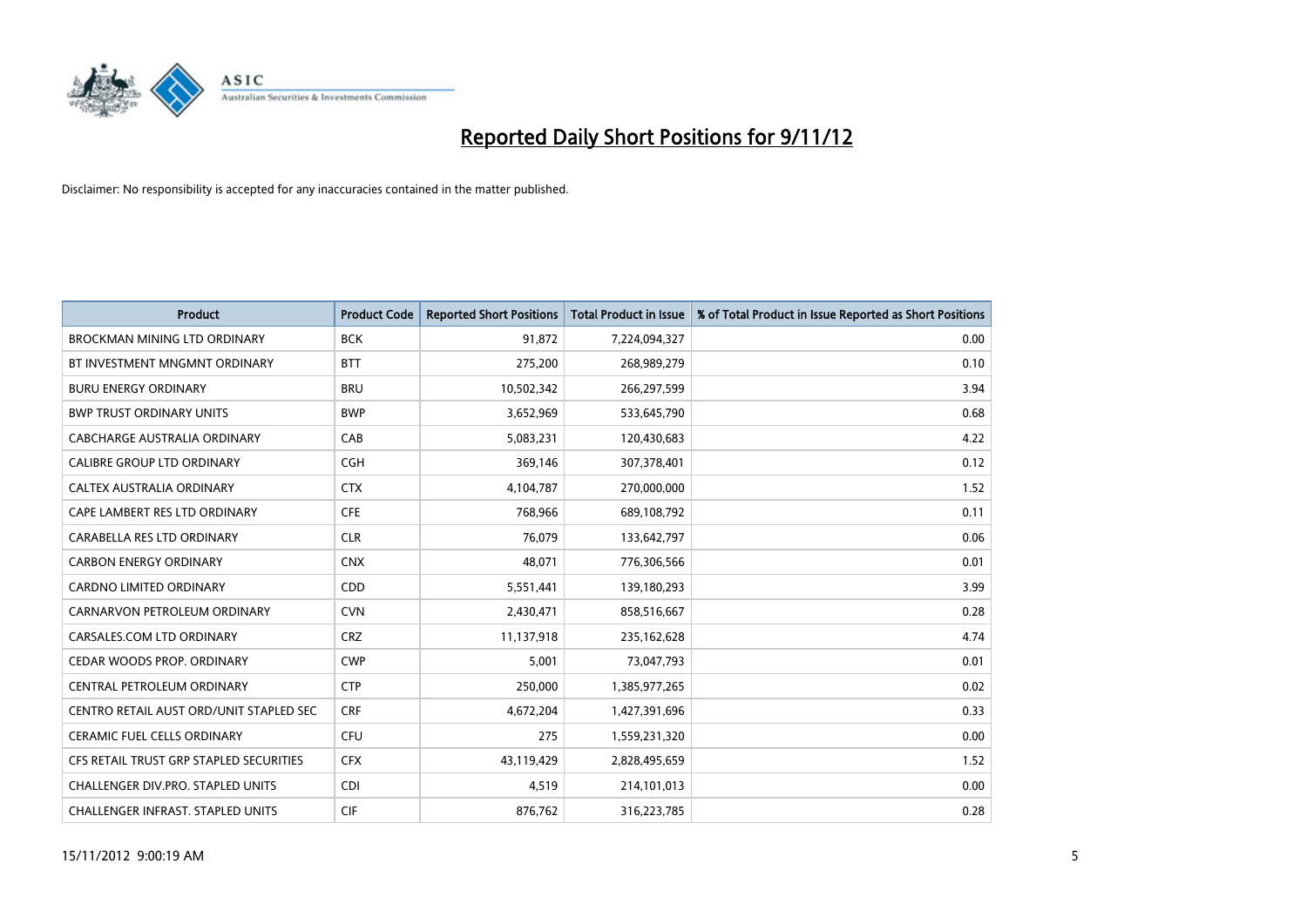

| <b>Product</b>                          | <b>Product Code</b> | <b>Reported Short Positions</b> | <b>Total Product in Issue</b> | % of Total Product in Issue Reported as Short Positions |
|-----------------------------------------|---------------------|---------------------------------|-------------------------------|---------------------------------------------------------|
| <b>CHALLENGER LIMITED ORDINARY</b>      | <b>CGF</b>          | 7,194,599                       | 544,652,710                   | 1.32                                                    |
| CHARTER HALL GROUP STAPLED US PROHIBIT. | <b>CHC</b>          | 371,425                         | 298,684,347                   | 0.12                                                    |
| <b>CHARTER HALL RETAIL UNITS</b>        | <b>COR</b>          | 863,159                         | 328,614,171                   | 0.26                                                    |
| <b>CHORUS LIMITED ORDINARY</b>          | <b>CNU</b>          | 983,281                         | 385,082,123                   | 0.26                                                    |
| CITIGOLD CORP LTD ORDINARY              | <b>CTO</b>          | 1,363,288                       | 1,238,622,051                 | 0.11                                                    |
| <b>CLOUGH LIMITED ORDINARY</b>          | <b>CLO</b>          | 120,230                         | 774,081,013                   | 0.02                                                    |
| <b>CNPR GRP UNITS/ORD STAPLED</b>       | <b>CNP</b>          | 2,537                           | 972,414,514                   | 0.00                                                    |
| COAL OF AFRICA LTD ORDINARY             | <b>CZA</b>          | 90,137                          | 800,951,034                   | 0.01                                                    |
| <b>COALSPUR MINES LTD ORDINARY</b>      | <b>CPL</b>          | 14,223,410                      | 620,729,899                   | 2.29                                                    |
| COCA-COLA AMATIL ORDINARY               | <b>CCL</b>          | 3,758,501                       | 762,133,414                   | 0.49                                                    |
| COCHLEAR LIMITED ORDINARY               | <b>COH</b>          | 5,027,766                       | 57,024,528                    | 8.82                                                    |
| <b>COCKATOO COAL ORDINARY</b>           | <b>COK</b>          | 15,045,810                      | 1,016,746,908                 | 1.48                                                    |
| CODAN LIMITED ORDINARY                  | <b>CDA</b>          | 15,301                          | 176,862,573                   | 0.01                                                    |
| <b>COLLINS FOODS LTD ORDINARY</b>       | <b>CKF</b>          | 23,670                          | 93,000,003                    | 0.03                                                    |
| COMMONWEALTH BANK, ORDINARY             | <b>CBA</b>          | 17,791,978                      | 1,609,180,841                 | 1.11                                                    |
| <b>COMMONWEALTH PROP ORDINARY UNITS</b> | <b>CPA</b>          | 16,787,882                      | 2,347,003,413                 | 0.72                                                    |
| <b>COMPASS RESOURCES ORDINARY</b>       | <b>CMR</b>          | 7,472                           | 1,403,744,100                 | 0.00                                                    |
| COMPUTERSHARE LTD ORDINARY              | <b>CPU</b>          | 11,030,371                      | 555,664,059                   | 1.99                                                    |
| CONSOLIDATED MEDIA, ORDINARY            | <b>CMI</b>          | 1,695                           | 561,834,996                   | 0.00                                                    |
| CONTINENTAL COAL LTD ORDINARY           | CCC                 | 983                             | 473,061,772                   | 0.00                                                    |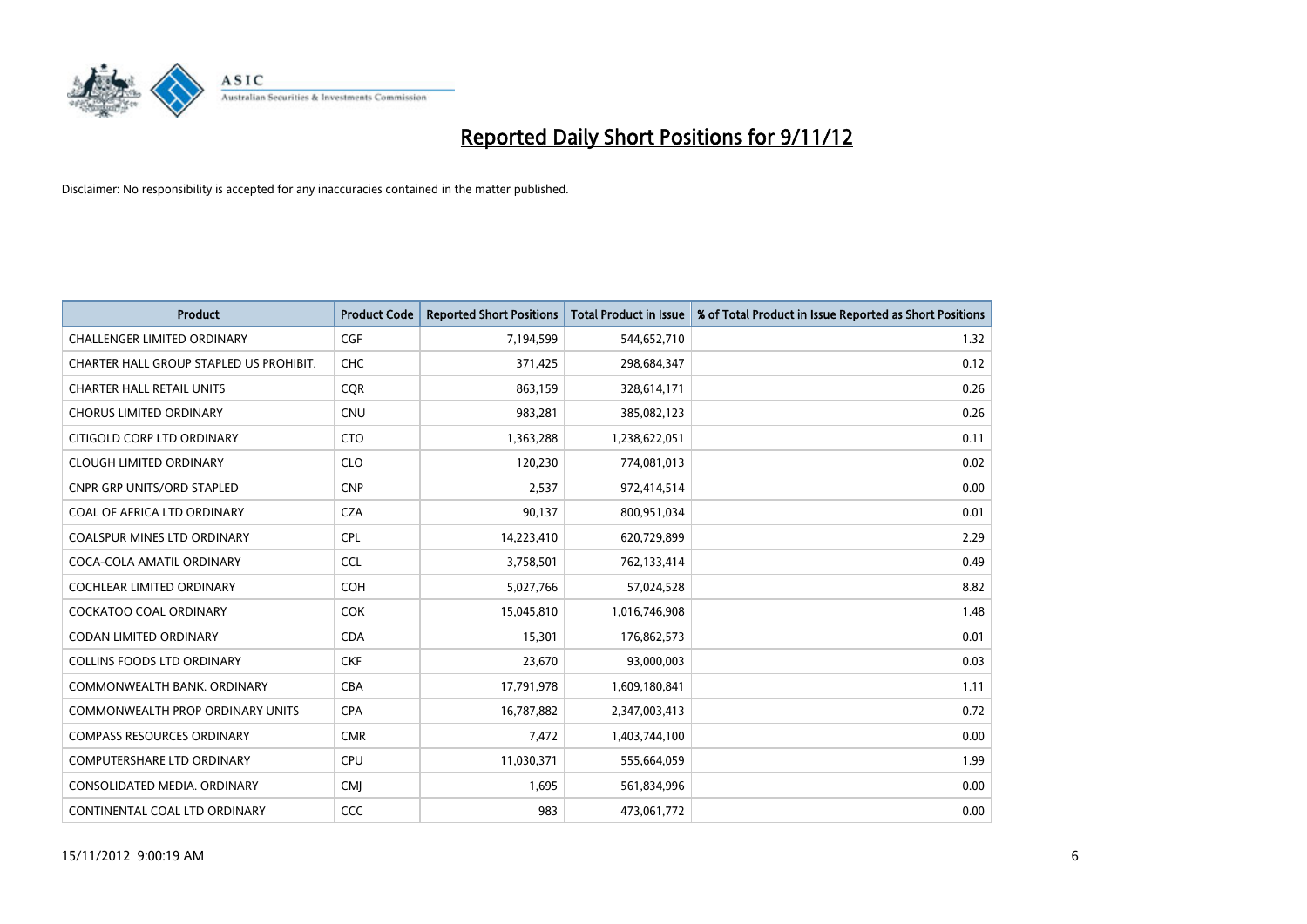

| <b>Product</b>                          | <b>Product Code</b> | <b>Reported Short Positions</b> | <b>Total Product in Issue</b> | % of Total Product in Issue Reported as Short Positions |
|-----------------------------------------|---------------------|---------------------------------|-------------------------------|---------------------------------------------------------|
| <b>COOPER ENERGY LTD ORDINARY</b>       | COE                 | 247,682                         | 328,694,257                   | 0.08                                                    |
| CORP TRAVEL LIMITED ORDINARY            | <b>CTD</b>          | 134,863                         | 74,971,020                    | 0.18                                                    |
| <b>CREDIT CORP GROUP ORDINARY</b>       | <b>CCP</b>          | 36,672                          | 45,932,899                    | 0.08                                                    |
| <b>CROMWELL PROP STAPLED SECURITIES</b> | <b>CMW</b>          | 374,870                         | 1,222,114,479                 | 0.03                                                    |
| <b>CROWN LIMITED ORDINARY</b>           | <b>CWN</b>          | 6,464,377                       | 728,394,185                   | 0.89                                                    |
| <b>CSG LIMITED ORDINARY</b>             | CSV                 | 856,861                         | 282,567,499                   | 0.30                                                    |
| <b>CSL LIMITED ORDINARY</b>             | <b>CSL</b>          | 2,808,335                       | 502,281,464                   | 0.56                                                    |
| <b>CSR LIMITED ORDINARY</b>             | <b>CSR</b>          | 39,497,802                      | 506,000,315                   | 7.81                                                    |
| <b>CUDECO LIMITED ORDINARY</b>          | CDU                 | 6,842,526                       | 188,343,961                   | 3.63                                                    |
| DART ENERGY LTD ORDINARY                | <b>DTE</b>          | 16,621,474                      | 812,965,406                   | 2.04                                                    |
| DATA#3 LIMITED ORDINARY                 | <b>DTL</b>          | 1,108                           | 153,974,950                   | 0.00                                                    |
| DAVID JONES LIMITED ORDINARY            | <b>DJS</b>          | 51,043,980                      | 531,788,775                   | 9.60                                                    |
| DECMIL GROUP LIMITED ORDINARY           | <b>DCG</b>          | 394,869                         | 168,203,219                   | 0.23                                                    |
| DEVINE LIMITED ORDINARY                 | <b>DVN</b>          | 254,481                         | 158,730,556                   | 0.16                                                    |
| DEXUS PROPERTY GROUP STAPLED UNITS      | <b>DXS</b>          | 11,691,312                      | 4,839,024,176                 | 0.24                                                    |
| DISCOVERY METALS LTD ORDINARY           | <b>DML</b>          | 5,421,971                       | 486,986,451                   | 1.11                                                    |
| DOWNER EDI LIMITED ORDINARY             | <b>DOW</b>          | 11,487,926                      | 429,100,296                   | 2.68                                                    |
| DRILLSEARCH ENERGY ORDINARY             | <b>DLS</b>          | 1,372,429                       | 386,468,803                   | 0.36                                                    |
| DUET GROUP STAPLED US PROHIBIT.         | <b>DUE</b>          | 6,193,234                       | 1,116,638,606                 | 0.55                                                    |
| DULUXGROUP LIMITED ORDINARY             | <b>DLX</b>          | 8,896,146                       | 368,984,902                   | 2.41                                                    |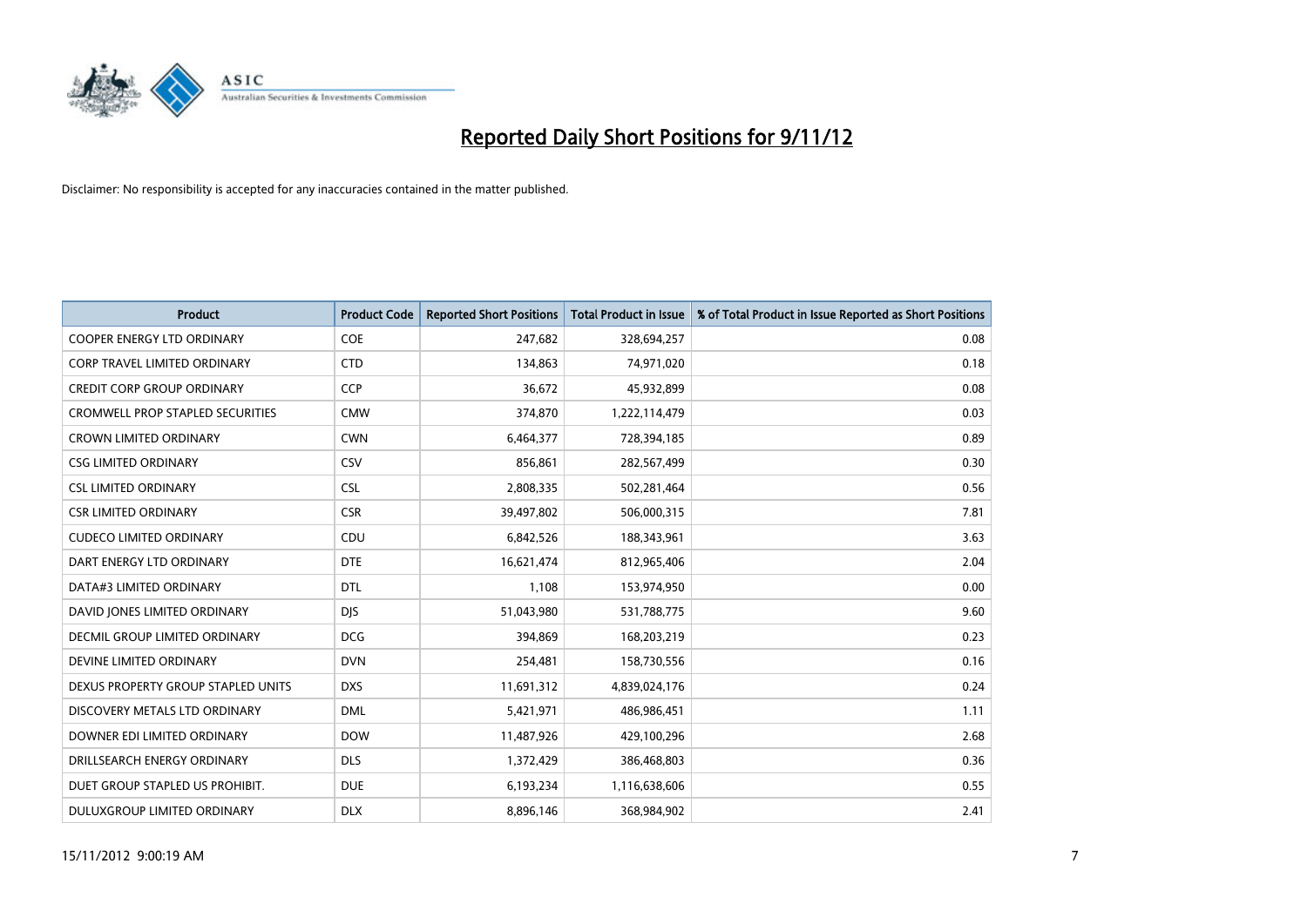

| <b>Product</b>                        | <b>Product Code</b> | <b>Reported Short Positions</b> | <b>Total Product in Issue</b> | % of Total Product in Issue Reported as Short Positions |
|---------------------------------------|---------------------|---------------------------------|-------------------------------|---------------------------------------------------------|
| ECHO ENTERTAINMENT ORDINARY           | <b>EGP</b>          | 11,755,706                      | 825,672,730                   | 1.42                                                    |
| ELDERS LIMITED ORDINARY               | <b>ELD</b>          | 17,204,589                      | 448,598,480                   | 3.84                                                    |
| ELEMENTAL MINERALS ORDINARY           | <b>ELM</b>          | 403,950                         | 243,614,280                   | 0.17                                                    |
| ELEMENTOS LIMITED ORDINARY            | <b>ELT</b>          | 16                              | 148,290,347                   | 0.00                                                    |
| <b>EMECO HOLDINGS ORDINARY</b>        | <b>EHL</b>          | 6,406,614                       | 625,904,712                   | 1.02                                                    |
| <b>ENDEAVOUR MIN CORP CDI 1:1</b>     | <b>EVR</b>          | 367,853                         | 124, 161, 564                 | 0.30                                                    |
| <b>ENERGY RESOURCES ORDINARY 'A'</b>  | <b>ERA</b>          | 7,460,432                       | 517,725,062                   | 1.44                                                    |
| ENERGY WORLD CORPOR. ORDINARY         | <b>EWC</b>          | 21,771,536                      | 1,734,166,672                 | 1.26                                                    |
| ENVESTRA LIMITED ORDINARY             | <b>ENV</b>          | 15,828,926                      | 1,603,333,497                 | 0.99                                                    |
| EOUATORIAL RES LTD ORDINARY           | EQX                 | 107,177                         | 117,235,353                   | 0.09                                                    |
| EVOLUTION MINING LTD ORDINARY         | <b>EVN</b>          | 3,181,668                       | 707,942,989                   | 0.45                                                    |
| FAIRFAX MEDIA LTD ORDINARY            | <b>FXI</b>          | 386,037,072                     | 2,351,955,725                 | 16.41                                                   |
| <b>FAR LTD ORDINARY</b>               | FAR                 | 21,000,000                      | 2,499,846,742                 | 0.84                                                    |
| FISHER & PAYKEL H. ORDINARY           | <b>FPH</b>          | 34,877                          | 538,095,634                   | 0.01                                                    |
| FKP PROPERTY GROUP STAPLED SECURITIES | <b>FKP</b>          | 52,060,054                      | 2,251,016,386                 | 2.31                                                    |
| FLEETWOOD CORP ORDINARY               | <b>FWD</b>          | 1,571,878                       | 60,000,126                    | 2.62                                                    |
| FLETCHER BUILDING ORDINARY            | <b>FBU</b>          | 9,187,088                       | 684,793,538                   | 1.34                                                    |
| FLEXIGROUP LIMITED ORDINARY           | <b>FXL</b>          | 192,223                         | 286,986,003                   | 0.07                                                    |
| FLIGHT CENTRE ORDINARY                | <b>FLT</b>          | 12,530,202                      | 100,154,646                   | 12.51                                                   |
| FLINDERS MINES LTD ORDINARY           | <b>FMS</b>          | 726,108                         | 1,821,300,404                 | 0.04                                                    |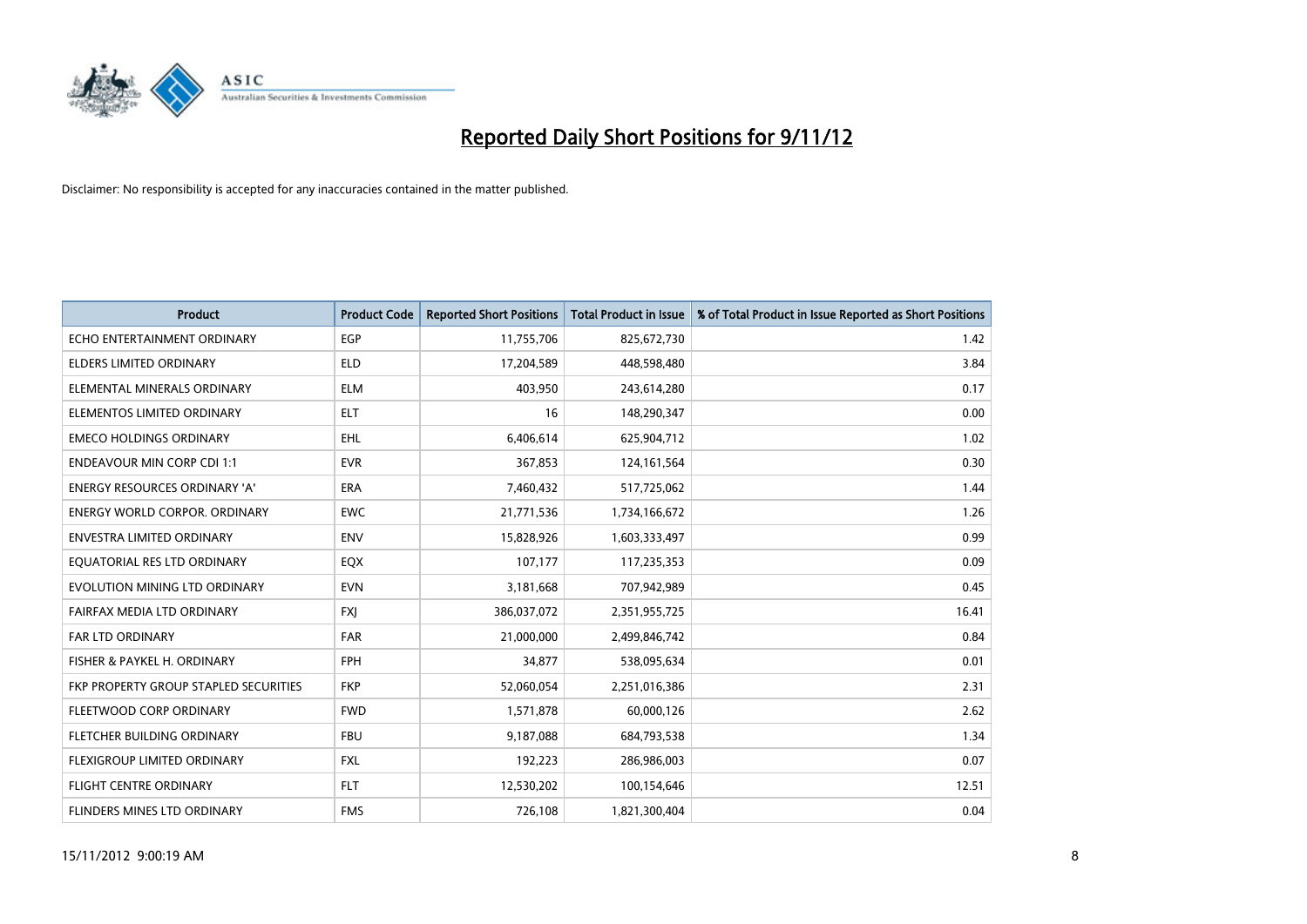

| <b>Product</b>                            | <b>Product Code</b> | <b>Reported Short Positions</b> | <b>Total Product in Issue</b> | % of Total Product in Issue Reported as Short Positions |
|-------------------------------------------|---------------------|---------------------------------|-------------------------------|---------------------------------------------------------|
| <b>FOCUS MINERALS LTD ORDINARY</b>        | <b>FML</b>          | 158,163                         | 4,320,773,701                 | 0.00                                                    |
| <b>FORGE GROUP LIMITED ORDINARY</b>       | FGE                 | 418,140                         | 86,169,014                    | 0.49                                                    |
| <b>FORTESCUE METALS GRP ORDINARY</b>      | <b>FMG</b>          | 206,586,586                     | 3,113,798,659                 | 6.63                                                    |
| <b>G.U.D. HOLDINGS ORDINARY</b>           | GUD                 | 1,686,198                       | 71,341,319                    | 2.36                                                    |
| <b>G8 EDUCATION LIMITED ORDINARY</b>      | GEM                 | 48,831                          | 236,093,926                   | 0.02                                                    |
| <b>GALAXY RESOURCES ORDINARY</b>          | GXY                 | 3,011,260                       | 506,359,341                   | 0.59                                                    |
| <b>GENETIC TECHNOLOGIES ORDINARY</b>      | GTG                 | 1,364,100                       | 474,971,819                   | 0.29                                                    |
| <b>GEODYNAMICS LIMITED ORDINARY</b>       | GDY                 | 850                             | 406,452,608                   | 0.00                                                    |
| <b>GINDALBIE METALS LTD ORDINARY</b>      | <b>GBG</b>          | 60,448,166                      | 1,247,487,454                 | 4.85                                                    |
| <b>GLOBAL MINING ORDINARY</b>             | <b>GMI</b>          | 170                             | 181,898,994                   | 0.00                                                    |
| <b>GOODMAN FIELDER, ORDINARY</b>          | <b>GFF</b>          | 29,933,202                      | 1,955,559,207                 | 1.53                                                    |
| <b>GOODMAN GROUP STAPLED US PROHIBIT.</b> | <b>GMG</b>          | 13,304,713                      | 1,607,563,604                 | 0.83                                                    |
| <b>GPT GROUP STAPLED SEC.</b>             | GPT                 | 7,687,148                       | 1,766,785,075                 | 0.44                                                    |
| <b>GRAINCORP LIMITED A CLASS ORDINARY</b> | <b>GNC</b>          | 1,637,319                       | 228,241,481                   | 0.72                                                    |
| <b>GRANGE RESOURCES, ORDINARY</b>         | <b>GRR</b>          | 2,113,723                       | 1,155,487,102                 | 0.18                                                    |
| <b>GREENLAND MIN EN LTD ORDINARY</b>      | GGG                 | 4,437,853                       | 567,912,409                   | 0.78                                                    |
| <b>GRYPHON MINERALS LTD ORDINARY</b>      | GRY                 | 19,003,517                      | 348,264,983                   | 5.46                                                    |
| <b>GUILDFORD COAL LTD ORDINARY</b>        | <b>GUF</b>          | 1,652,475                       | 521,046,899                   | 0.32                                                    |
| <b>GUNNS LIMITED ORDINARY</b>             | GNS                 | 51,528,090                      | 848,401,559                   | 6.07                                                    |
| <b>GWA GROUP LTD ORDINARY</b>             | <b>GWA</b>          | 12,588,250                      | 304,706,899                   | 4.13                                                    |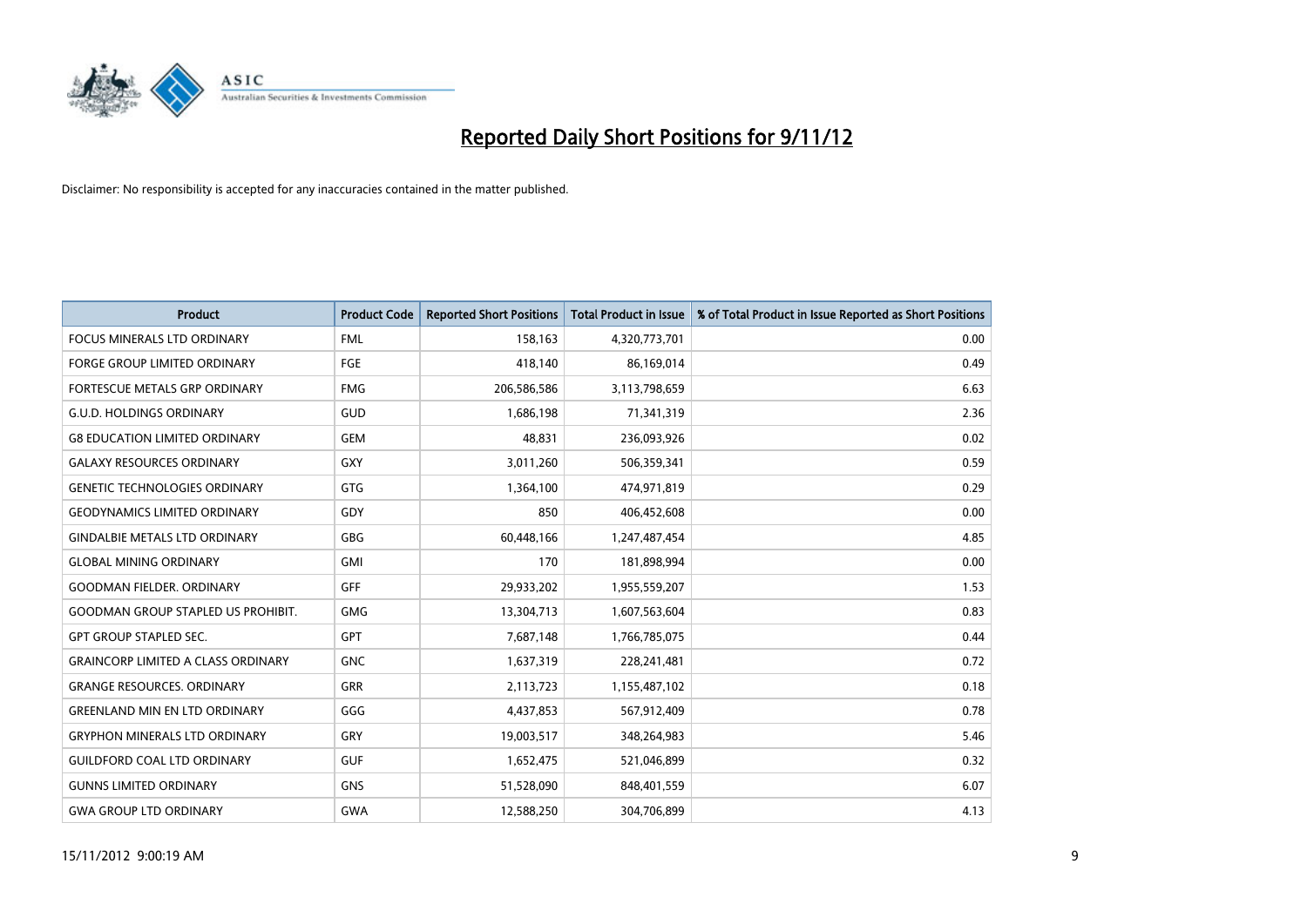

| <b>Product</b>                           | <b>Product Code</b> | <b>Reported Short Positions</b> | <b>Total Product in Issue</b> | % of Total Product in Issue Reported as Short Positions |
|------------------------------------------|---------------------|---------------------------------|-------------------------------|---------------------------------------------------------|
| <b>HARVEY NORMAN ORDINARY</b>            | <b>HVN</b>          | 106,064,779                     | 1,062,316,784                 | 9.98                                                    |
| HASTIE GROUP LIMITED ORDINARY            | <b>HST</b>          | 233,914                         | 137,353,504                   | 0.17                                                    |
| HASTINGS DIVERSIFIED STAPLED SECURITY    | <b>HDF</b>          | 373,957                         | 560,324,158                   | 0.07                                                    |
| <b>HENDERSON GROUP CDI 1:1</b>           | <b>HGG</b>          | 1,199,070                       | 703,813,556                   | 0.17                                                    |
| HFA HOLDINGS LIMITED ORDINARY            | <b>HFA</b>          | 3,809                           | 117,332,831                   | 0.00                                                    |
| HILLGROVE RES LTD ORDINARY               | <b>HGO</b>          | 3,355,427                       | 1,022,760,221                 | 0.33                                                    |
| HILLS HOLDINGS LTD ORDINARY              | HIL.                | 3,551,362                       | 246,500,444                   | 1.44                                                    |
| HORIZON OIL LIMITED ORDINARY             | <b>HZN</b>          | 33,224,585                      | 1,130,811,515                 | 2.94                                                    |
| ICON ENERGY LIMITED ORDINARY             | <b>ICN</b>          | 72                              | 469,301,394                   | 0.00                                                    |
| <b>IINET LIMITED ORDINARY</b>            | <b>IIN</b>          | 55,000                          | 161,238,847                   | 0.03                                                    |
| ILUKA RESOURCES ORDINARY                 | ILU                 | 54,400,204                      | 418,700,517                   | 12.99                                                   |
| <b>IMDEX LIMITED ORDINARY</b>            | <b>IMD</b>          | 1,844,119                       | 210,473,188                   | 0.88                                                    |
| <b>INCITEC PIVOT ORDINARY</b>            | IPL                 | 10,981,339                      | 1,628,730,107                 | 0.67                                                    |
| <b>INDEPENDENCE GROUP ORDINARY</b>       | <b>IGO</b>          | 6,330,058                       | 232,882,535                   | 2.72                                                    |
| INDOPHIL RESOURCES ORDINARY              | <b>IRN</b>          | 535,040                         | 1,203,146,194                 | 0.04                                                    |
| <b>INDUSTREA LIMITED ORDINARY</b>        | IDL                 | 7,725,677                       | 370,268,218                   | 2.09                                                    |
| <b>INFIGEN ENERGY STAPLED SECURITIES</b> | <b>IFN</b>          | 4,080,074                       | 762,265,972                   | 0.54                                                    |
| INSURANCE AUSTRALIA ORDINARY             | IAG                 | 8,714,150                       | 2,079,034,021                 | 0.42                                                    |
| <b>INTEGRA MINING LTD, ORDINARY</b>      | <b>IGR</b>          | 2,061,461                       | 934,440,899                   | 0.22                                                    |
| <b>INTREPID MINES ORDINARY</b>           | <b>IAU</b>          | 8,585,564                       | 553,802,270                   | 1.55                                                    |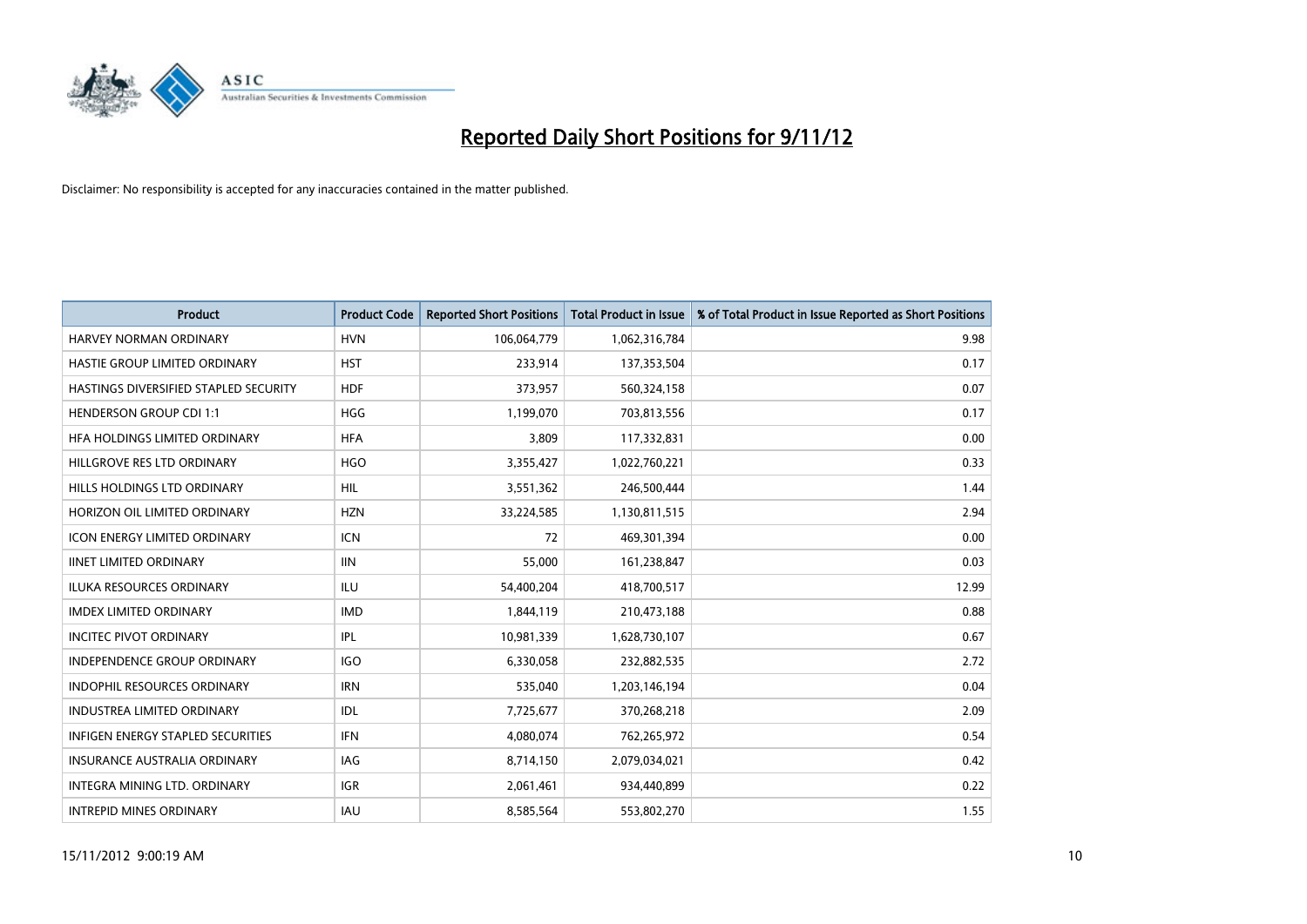

| <b>Product</b>                                  | <b>Product Code</b> | <b>Reported Short Positions</b> | <b>Total Product in Issue</b> | % of Total Product in Issue Reported as Short Positions |
|-------------------------------------------------|---------------------|---------------------------------|-------------------------------|---------------------------------------------------------|
| <b>INVESTA OFFICE FUND STAPLED SECURITIES</b>   | <b>IOF</b>          | 2,407,895                       | 614,047,458                   | 0.39                                                    |
| <b>INVOCARE LIMITED ORDINARY</b>                | IVC                 | 3,429,323                       | 110,030,298                   | 3.12                                                    |
| <b>ION LIMITED ORDINARY</b>                     | <b>ION</b>          | 164,453                         | 256,365,105                   | 0.06                                                    |
| <b>IOOF HOLDINGS LTD ORDINARY</b>               | IFL.                | 1,429,139                       | 229,794,395                   | 0.62                                                    |
| <b>IRESS LIMITED ORDINARY</b>                   | <b>IRE</b>          | 2,067,370                       | 128,620,231                   | 1.61                                                    |
| <b>IRON ORE HOLDINGS ORDINARY</b>               | <b>IOH</b>          | 39,352                          | 161,174,005                   | 0.02                                                    |
| ISHARES MSCI EM MKTS CDI 1:1                    | IEM                 | 1.113                           | 425,700,000                   | 0.00                                                    |
| <b>IVANHOE AUSTRALIA ORDINARY</b>               | <b>IVA</b>          | 1,764,542                       | 555,583,643                   | 0.32                                                    |
| <b>JAMES HARDIE INDUST CHESS DEPOSITARY INT</b> | <b>IHX</b>          | 8,655,389                       | 439,580,130                   | 1.97                                                    |
| <b>IB HI-FI LIMITED ORDINARY</b>                | <b>IBH</b>          | 21,478,998                      | 98,850,643                    | 21.73                                                   |
| KAGARA LTD ORDINARY                             | <b>KZL</b>          | 3,000,013                       | 798,953,117                   | 0.38                                                    |
| KANGAROO RES LTD ORDINARY                       | <b>KRL</b>          | 191,687                         | 3,434,430,012                 | 0.01                                                    |
| KAROON GAS AUSTRALIA ORDINARY                   | <b>KAR</b>          | 440,013                         | 221,420,769                   | 0.20                                                    |
| KATHMANDU HOLD LTD ORDINARY                     | <b>KMD</b>          | 748,109                         | 200,165,940                   | 0.37                                                    |
| <b>KBL MINING LIMITED ORDINARY</b>              | <b>KBL</b>          | 1,820                           | 292,335,629                   | 0.00                                                    |
| KENTOR GOLD LIMITED ORDINARY                    | KGL                 | 275                             | 140,040,563                   | 0.00                                                    |
| KINGSGATE CONSOLID. ORDINARY                    | <b>KCN</b>          | 8,032,737                       | 151,828,173                   | 5.29                                                    |
| KINGSROSE MINING LTD ORDINARY                   | <b>KRM</b>          | 71,931                          | 290,111,217                   | 0.02                                                    |
| LEIGHTON HOLDINGS ORDINARY                      | LEI                 | 11,611,926                      | 337,164,188                   | 3.44                                                    |
| LEND LEASE GROUP UNIT/ORD STAPLED               | LLC                 | 5,115,519                       | 574,351,883                   | 0.89                                                    |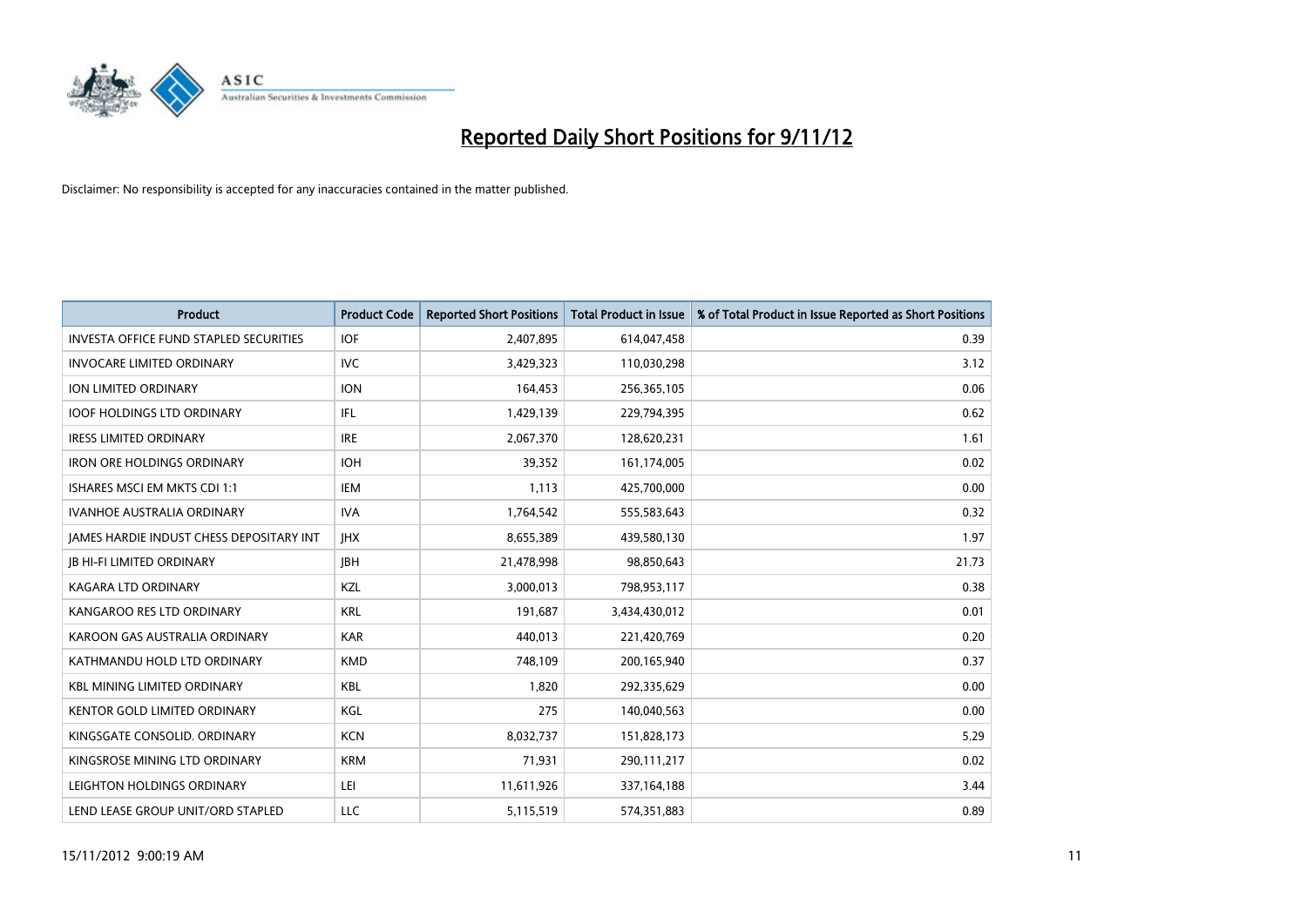

| <b>Product</b>                        | <b>Product Code</b> | <b>Reported Short Positions</b> | <b>Total Product in Issue</b> | % of Total Product in Issue Reported as Short Positions |
|---------------------------------------|---------------------|---------------------------------|-------------------------------|---------------------------------------------------------|
| LINC ENERGY LTD ORDINARY              | <b>LNC</b>          | 26,699,185                      | 504,487,631                   | 5.29                                                    |
| LIQUEFIED NATURAL ORDINARY            | LNG                 | 272,800                         | 267,699,015                   | 0.10                                                    |
| LYNAS CORPORATION ORDINARY            | <b>LYC</b>          | 224,001,643                     | 1,716,159,363                 | 13.05                                                   |
| M2 TELECOMMUNICATION ORDINARY         | <b>MTU</b>          | 6,189,114                       | 157,891,251                   | 3.92                                                    |
| <b>MACMAHON HOLDINGS ORDINARY</b>     | <b>MAH</b>          | 11,617,269                      | 757,017,561                   | 1.53                                                    |
| MACQ ATLAS ROADS GRP ORDINARY STAPLED | <b>MOA</b>          | 4,447,361                       | 478,531,436                   | 0.93                                                    |
| MACQUARIE GROUP LTD ORDINARY          | <b>MOG</b>          | 7,796,509                       | 338,970,677                   | 2.30                                                    |
| MAGELLAN FIN GRP LTD ORDINARY         | <b>MFG</b>          | 1,144                           | 152,558,341                   | 0.00                                                    |
| <b>MARENGO MINING ORDINARY</b>        | <b>MGO</b>          | 37,050                          | 1,137,720,551                 | 0.00                                                    |
| <b>MATRIX C &amp; E LTD ORDINARY</b>  | <b>MCE</b>          | 3,960,126                       | 94,555,428                    | 4.19                                                    |
| MAVERICK DRILLING ORDINARY            | <b>MAD</b>          | 3,397,544                       | 452,726,751                   | 0.75                                                    |
| <b>MAYNE PHARMA LTD ORDINARY</b>      | <b>MYX</b>          | 38,000                          | 349,577,657                   | 0.01                                                    |
| MCMILLAN SHAKESPEARE ORDINARY         | <b>MMS</b>          | 144,622                         | 74,523,965                    | 0.19                                                    |
| MEDUSA MINING LTD ORDINARY            | <b>MML</b>          | 2,245,223                       | 188,903,911                   | 1.19                                                    |
| MELBOURNE IT LIMITED ORDINARY         | <b>MLB</b>          | 492,222                         | 82,451,363                    | 0.60                                                    |
| MEO AUSTRALIA LTD ORDINARY            | <b>MEO</b>          | 867,046                         | 586,448,260                   | 0.15                                                    |
| MERMAID MARINE ORDINARY               | <b>MRM</b>          | 1,616,007                       | 223,694,865                   | 0.72                                                    |
| MESOBLAST LIMITED ORDINARY            | <b>MSB</b>          | 16,838,604                      | 287,132,832                   | 5.86                                                    |
| METALS X LIMITED ORDINARY             | <b>MLX</b>          | 102,764                         | 1,651,766,110                 | 0.01                                                    |
| METCASH LIMITED ORDINARY              | <b>MTS</b>          | 61,757,836                      | 880,704,786                   | 7.01                                                    |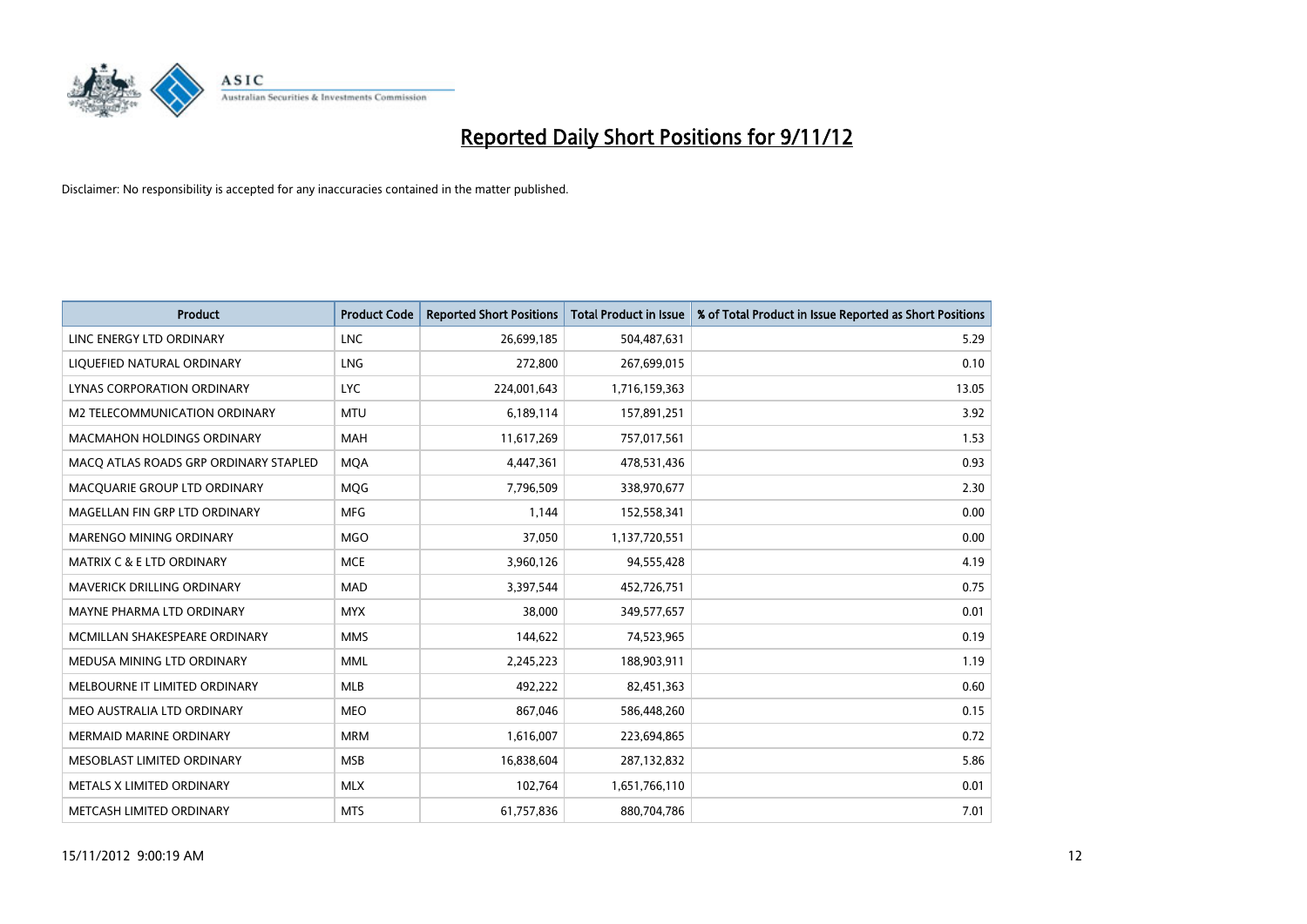

| <b>Product</b>                     | <b>Product Code</b> | <b>Reported Short Positions</b> | <b>Total Product in Issue</b> | % of Total Product in Issue Reported as Short Positions |
|------------------------------------|---------------------|---------------------------------|-------------------------------|---------------------------------------------------------|
| MICLYN EXP OFFSHR ORDINARY         | <b>MIO</b>          | 15.845                          | 278,639,188                   | 0.01                                                    |
| <b>MILTON CORPORATION ORDINARY</b> | <b>MLT</b>          | 12,800                          | 121,625,655                   | 0.01                                                    |
| MINCOR RESOURCES NL ORDINARY       | <b>MCR</b>          | 1,138,473                       | 188,208,274                   | 0.60                                                    |
| MINERAL DEPOSITS ORDINARY          | <b>MDL</b>          | 329,876                         | 83,538,786                    | 0.39                                                    |
| MINERAL RESOURCES, ORDINARY        | <b>MIN</b>          | 5,188,853                       | 185,006,018                   | 2.80                                                    |
| MIRABELA NICKEL LTD ORDINARY       | <b>MBN</b>          | 11,549,151                      | 876,582,736                   | 1.32                                                    |
| MIRVAC GROUP STAPLED SECURITIES    | <b>MGR</b>          | 13,817,438                      | 3,425,587,451                 | 0.40                                                    |
| <b>MOLOPO ENERGY LTD ORDINARY</b>  | <b>MPO</b>          | 479,596                         | 245,849,711                   | 0.20                                                    |
| <b>MONADELPHOUS GROUP ORDINARY</b> | <b>MND</b>          | 6,305,391                       | 90,663,543                    | 6.95                                                    |
| MORTGAGE CHOICE LTD ORDINARY       | <b>MOC</b>          | 2,485,733                       | 123,431,282                   | 2.01                                                    |
| <b>MOUNT GIBSON IRON ORDINARY</b>  | <b>MGX</b>          | 4,548,887                       | 1,090,584,232                 | 0.42                                                    |
| MURCHISON METALS LTD ORDINARY      | <b>MMX</b>          | 1,567,135                       | 450,427,346                   | 0.35                                                    |
| <b>MYER HOLDINGS LTD ORDINARY</b>  | <b>MYR</b>          | 82,994,062                      | 583,384,551                   | 14.23                                                   |
| <b>MYSTATE LIMITED ORDINARY</b>    | <b>MYS</b>          | 19,725                          | 87,012,663                    | 0.02                                                    |
| NANOSONICS LIMITED ORDINARY        | <b>NAN</b>          | 48.224                          | 261,135,643                   | 0.02                                                    |
| NATIONAL AUST, BANK ORDINARY       | <b>NAB</b>          | 12,039,086                      | 2,297,237,138                 | 0.52                                                    |
| NAVITAS LIMITED ORDINARY           | <b>NVT</b>          | 11,252,603                      | 375,367,918                   | 3.00                                                    |
| NEON ENERGY LIMITED ORDINARY       | <b>NEN</b>          | 3,509,256                       | 548,082,936                   | 0.64                                                    |
| NEW HOPE CORPORATION ORDINARY      | <b>NHC</b>          | 2,919,381                       | 830,526,815                   | 0.35                                                    |
| NEW STANDARD ENERGY ORDINARY       | <b>NSE</b>          | 1,078                           | 305,331,847                   | 0.00                                                    |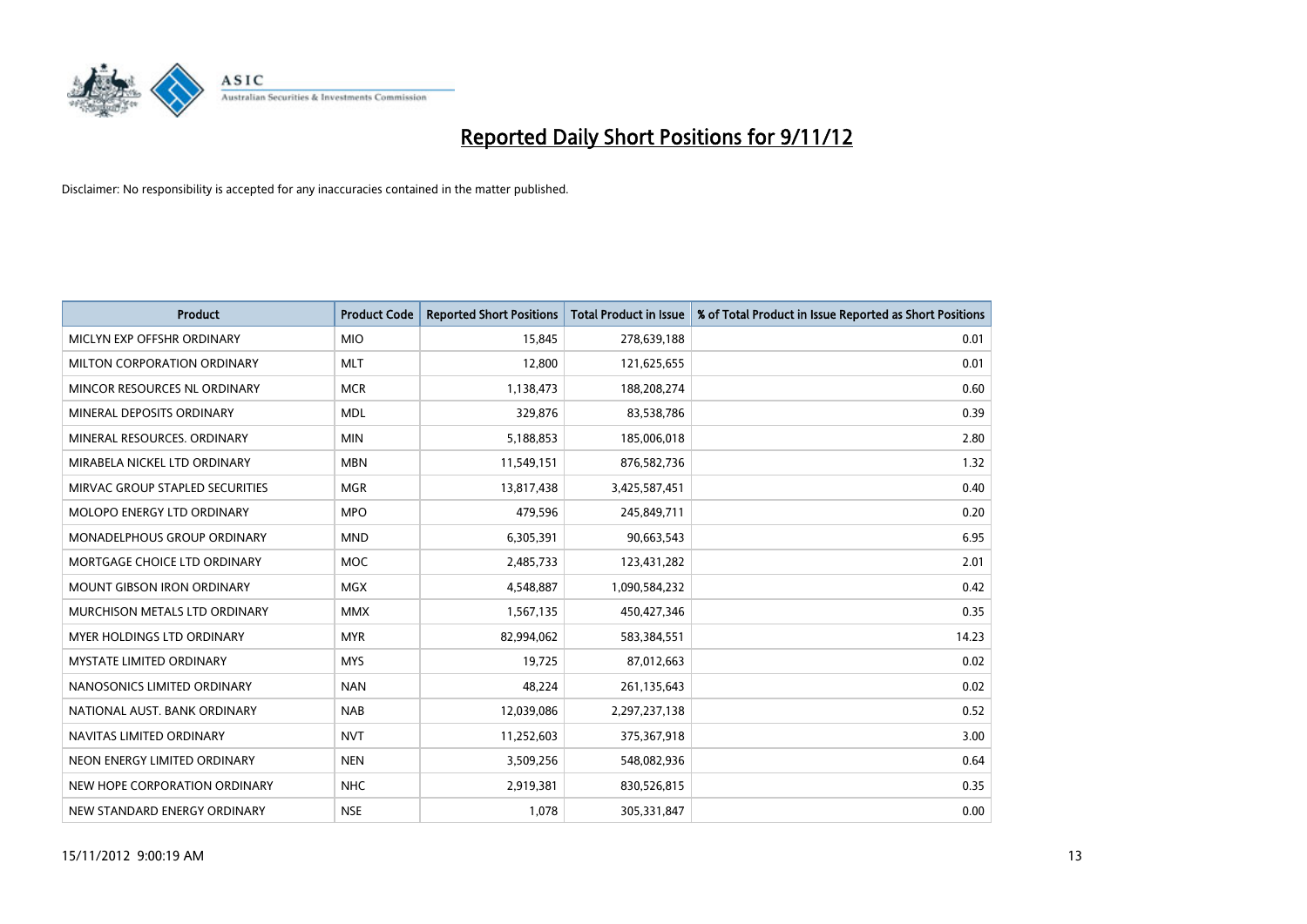

| <b>Product</b>                        | <b>Product Code</b> | <b>Reported Short Positions</b> | <b>Total Product in Issue</b> | % of Total Product in Issue Reported as Short Positions |
|---------------------------------------|---------------------|---------------------------------|-------------------------------|---------------------------------------------------------|
| NEWCREST MINING ORDINARY              | <b>NCM</b>          | 2,181,998                       | 765,906,839                   | 0.28                                                    |
| NEWS CORP A NON-VOTING CDI            | <b>NWSLV</b>        | 2,948,653                       | 1,545,532,490                 | 0.19                                                    |
| NEWS CORP B VOTING CDI                | <b>NWS</b>          | 1,673,743                       | 798,520,953                   | 0.21                                                    |
| NEWSAT LIMITED ORDINARY               | <b>NWT</b>          | 70,000                          | 233,052,157                   | 0.03                                                    |
| NEXTDC LIMITED ORDINARY               | <b>NXT</b>          | 2,711,697                       | 150,627,388                   | 1.80                                                    |
| NEXUS ENERGY LIMITED ORDINARY         | <b>NXS</b>          | 5,074,935                       | 1,329,821,159                 | 0.38                                                    |
| NIDO PETROLEUM ORDINARY               | <b>NDO</b>          | 105,313                         | 1,390,829,818                 | 0.01                                                    |
| NOBLE MINERAL RES ORDINARY            | <b>NMG</b>          | 4,124,803                       | 655,522,952                   | 0.63                                                    |
| NORFOLK GROUP ORDINARY                | <b>NFK</b>          | 50                              | 158,890,730                   | 0.00                                                    |
| NORTHERN IRON LTD ORDINARY            | <b>NFE</b>          | 3,341,397                       | 493,067,453                   | 0.68                                                    |
| NORTHERN STAR ORDINARY                | <b>NST</b>          | 1,337,669                       | 423,968,168                   | 0.32                                                    |
| NRW HOLDINGS LIMITED ORDINARY         | <b>NWH</b>          | 5,635,024                       | 278,888,011                   | 2.02                                                    |
| NUFARM LIMITED ORDINARY               | <b>NUF</b>          | 6,272,737                       | 262,662,626                   | 2.39                                                    |
| OCEANAGOLD CORP. CHESS DEPOSITARY INT | <b>OGC</b>          | 1,257,592                       | 263,278,752                   | 0.48                                                    |
| OIL SEARCH LTD ORDINARY               | OSH                 | 3,189,724                       | 1,334,756,742                 | 0.24                                                    |
| OM HOLDINGS LIMITED ORDINARY          | OMH                 | 4,033,207                       | 673,423,337                   | 0.60                                                    |
| ORICA LIMITED ORDINARY                | ORI                 | 2,806,041                       | 365,642,802                   | 0.77                                                    |
| ORIGIN ENERGY ORDINARY                | <b>ORG</b>          | 11,172,278                      | 1,093,612,528                 | 1.02                                                    |
| OROCOBRE LIMITED ORDINARY             | <b>ORE</b>          | 335,019                         | 103,195,029                   | 0.32                                                    |
| OROTONGROUP LIMITED ORDINARY          | ORL                 | 159,609                         | 40,880,902                    | 0.39                                                    |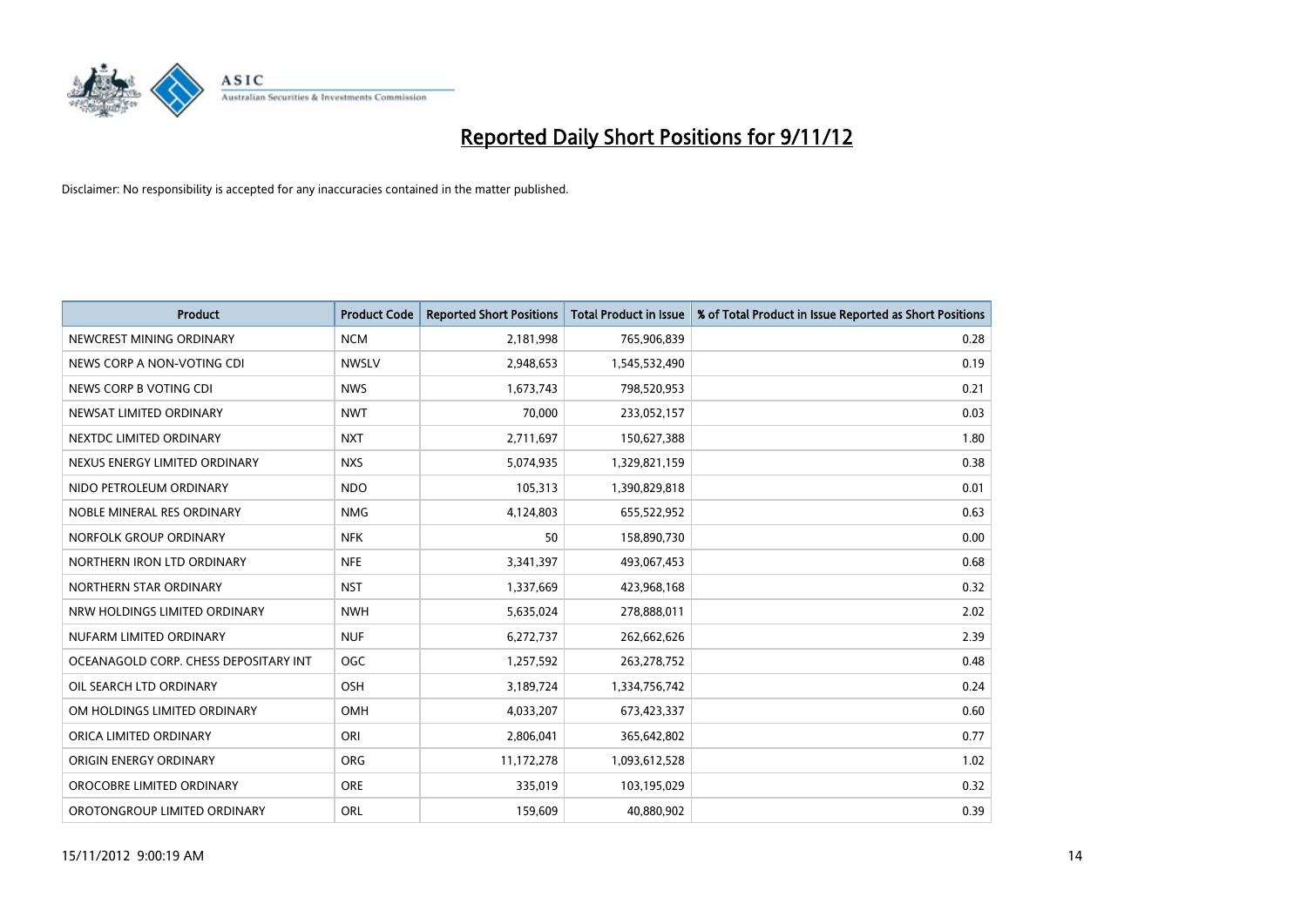

| <b>Product</b>               | <b>Product Code</b> | <b>Reported Short Positions</b> | <b>Total Product in Issue</b> | % of Total Product in Issue Reported as Short Positions |
|------------------------------|---------------------|---------------------------------|-------------------------------|---------------------------------------------------------|
| ORPHEUS ENERGY LTD ORDINARY  | <b>OEG</b>          | 67,200                          | 130,475,919                   | 0.05                                                    |
| OZ MINERALS ORDINARY         | OZL                 | 4,857,347                       | 303,470,022                   | 1.60                                                    |
| PACIFIC BRANDS ORDINARY      | <b>PBG</b>          | 8,976,916                       | 912,915,695                   | 0.98                                                    |
| PALADIN ENERGY LTD ORDINARY  | <b>PDN</b>          | 75,512,017                      | 836,825,651                   | 9.02                                                    |
| PANAUST LIMITED ORDINARY     | <b>PNA</b>          | 2,462,707                       | 605,962,322                   | 0.41                                                    |
| PANCONTINENTAL OIL ORDINARY  | PCL                 | 233,335                         | 1,148,744,096                 | 0.02                                                    |
| PANORAMIC RESOURCES ORDINARY | PAN                 | 2,687,406                       | 255,681,195                   | 1.05                                                    |
| PAPERLINX LIMITED ORDINARY   | <b>PPX</b>          | 68,231                          | 609,280,761                   | 0.01                                                    |
| PAPILLON RES LTD ORDINARY    | <b>PIR</b>          | 1,798,987                       | 255,962,388                   | 0.70                                                    |
| PEET LIMITED ORDINARY        | <b>PPC</b>          | 3,736,599                       | 321,013,141                   | 1.16                                                    |
| PERILYA LIMITED ORDINARY     | PEM                 | 3,026                           | 769,316,426                   | 0.00                                                    |
| PERPETUAL LIMITED ORDINARY   | PPT                 | 2,082,732                       | 41,980,678                    | 4.96                                                    |
| PERSEUS MINING LTD ORDINARY  | PRU                 | 8,605,389                       | 457,962,088                   | 1.88                                                    |
| PHARMAXIS LTD ORDINARY       | <b>PXS</b>          | 6,381,880                       | 308,151,389                   | 2.07                                                    |
| PLATINUM ASSET ORDINARY      | <b>PTM</b>          | 12,611,344                      | 561,347,878                   | 2.25                                                    |
| PLATINUM AUSTRALIA ORDINARY  | <b>PLA</b>          | 836,127                         | 504,968,043                   | 0.17                                                    |
| PMI GOLD CORP CDI 1:1        | <b>PVM</b>          | 115,664                         | 79,078,033                    | 0.15                                                    |
| PMP LIMITED ORDINARY         | <b>PMP</b>          | 106,142                         | 323,781,124                   | 0.03                                                    |
| PRANA BIOTECHNOLOGY ORDINARY | PBT                 | 220,880                         | 340,689,928                   | 0.06                                                    |
| PREMIER INVESTMENTS ORDINARY | PMV                 | 1,100,142                       | 155,260,478                   | 0.71                                                    |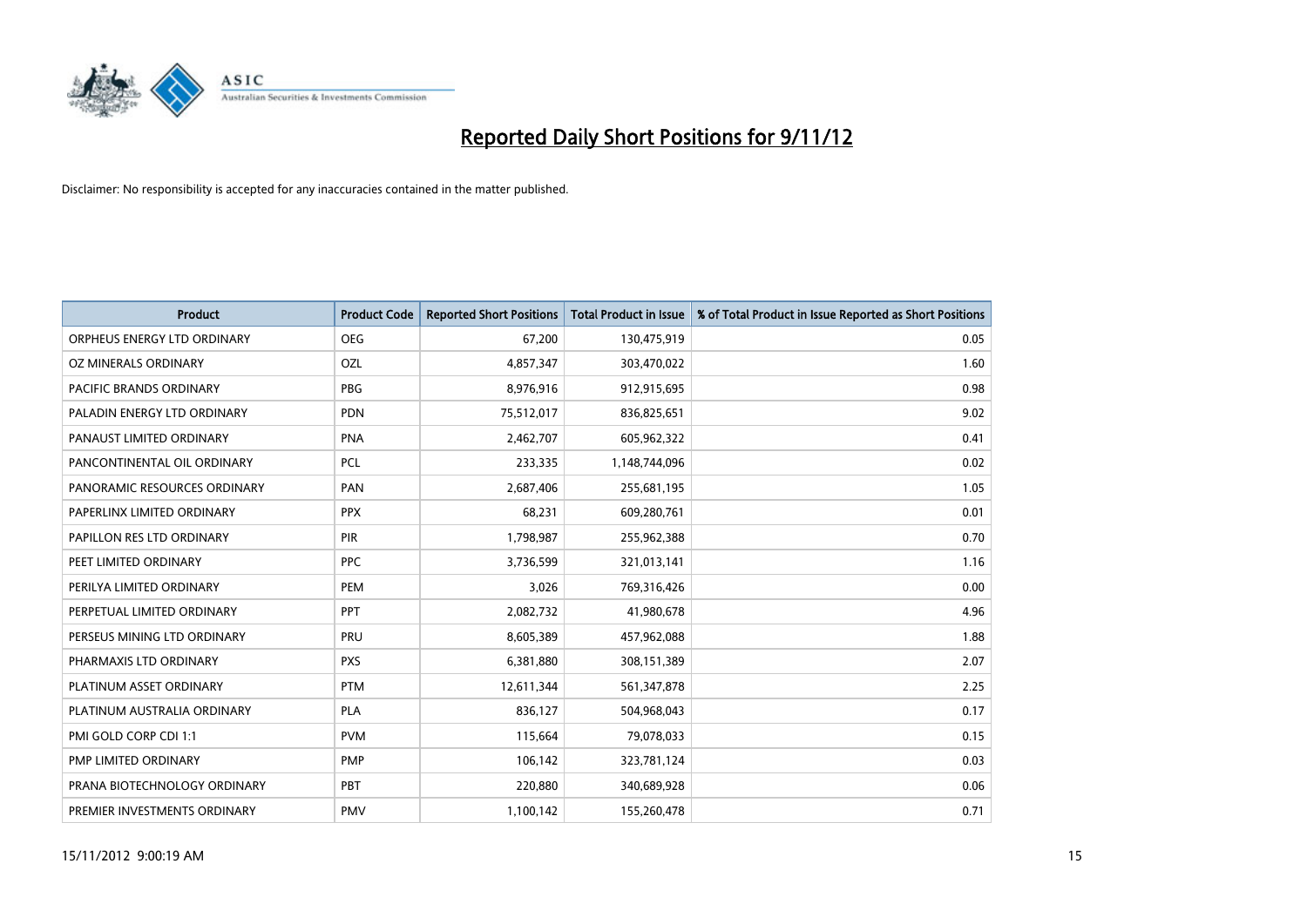

| <b>Product</b>                      | <b>Product Code</b> | <b>Reported Short Positions</b> | <b>Total Product in Issue</b> | % of Total Product in Issue Reported as Short Positions |
|-------------------------------------|---------------------|---------------------------------|-------------------------------|---------------------------------------------------------|
| PRIMA BIOMED LTD ORDINARY           | PRR                 | 6,288,810                       | 1,066,063,388                 | 0.59                                                    |
| PRIMARY HEALTH CARE ORDINARY        | <b>PRY</b>          | 27,395,465                      | 502,983,554                   | 5.45                                                    |
| PRIMEAG AUSTRALIA ORDINARY          | PAG                 | 53,169                          | 266,394,444                   | 0.02                                                    |
| PROGRAMMED ORDINARY                 | <b>PRG</b>          | 395,820                         | 118,177,001                   | 0.33                                                    |
| OANTAS AIRWAYS ORDINARY             | QAN                 | 14,769,265                      | 2,265,123,620                 | 0.65                                                    |
| OBE INSURANCE GROUP ORDINARY        | <b>OBE</b>          | 57,289,787                      | 1,196,747,582                 | 4.79                                                    |
| OR NATIONAL LIMITED ORDINARY        | <b>ORN</b>          | 14,272,108                      | 2,425,468,941                 | 0.59                                                    |
| ORXPHARMA LTD ORDINARY              | <b>ORX</b>          | 96,662                          | 144,577,206                   | 0.07                                                    |
| <b>QUBE LOGISTICS HLDG ORDINARY</b> | <b>QUB</b>          | 13,039,072                      | 924,489,845                   | 1.41                                                    |
| RAMELIUS RESOURCES ORDINARY         | <b>RMS</b>          | 4,514,638                       | 336,256,949                   | 1.34                                                    |
| RAMSAY HEALTH CARE ORDINARY         | <b>RHC</b>          | 2,284,149                       | 202,081,252                   | 1.13                                                    |
| <b>RCR TOMLINSON ORDINARY</b>       | <b>RCR</b>          | 218,381                         | 132,406,265                   | 0.16                                                    |
| <b>REA GROUP ORDINARY</b>           | <b>REA</b>          | 125,139                         | 131,714,699                   | 0.10                                                    |
| <b>RECKON LIMITED ORDINARY</b>      | <b>RKN</b>          | 621,000                         | 129,488,015                   | 0.48                                                    |
| <b>RED 5 LIMITED ORDINARY</b>       | <b>RED</b>          | 85,681                          | 135,488,008                   | 0.06                                                    |
| RED FORK ENERGY ORDINARY            | <b>RFE</b>          | 2,455,199                       | 384,951,719                   | 0.64                                                    |
| REDBANK ENERGY LTD ORDINARY         | <b>AEI</b>          | 13                              | 786,287                       | 0.00                                                    |
| REDFLEX HOLDINGS ORDINARY           | <b>RDF</b>          | 387,329                         | 110,762,310                   | 0.35                                                    |
| REECE AUSTRALIA LTD. ORDINARY       | <b>REH</b>          | 588                             | 99,600,000                    | 0.00                                                    |
| <b>REGIS RESOURCES ORDINARY</b>     | <b>RRL</b>          | 822.942                         | 455,351,383                   | 0.18                                                    |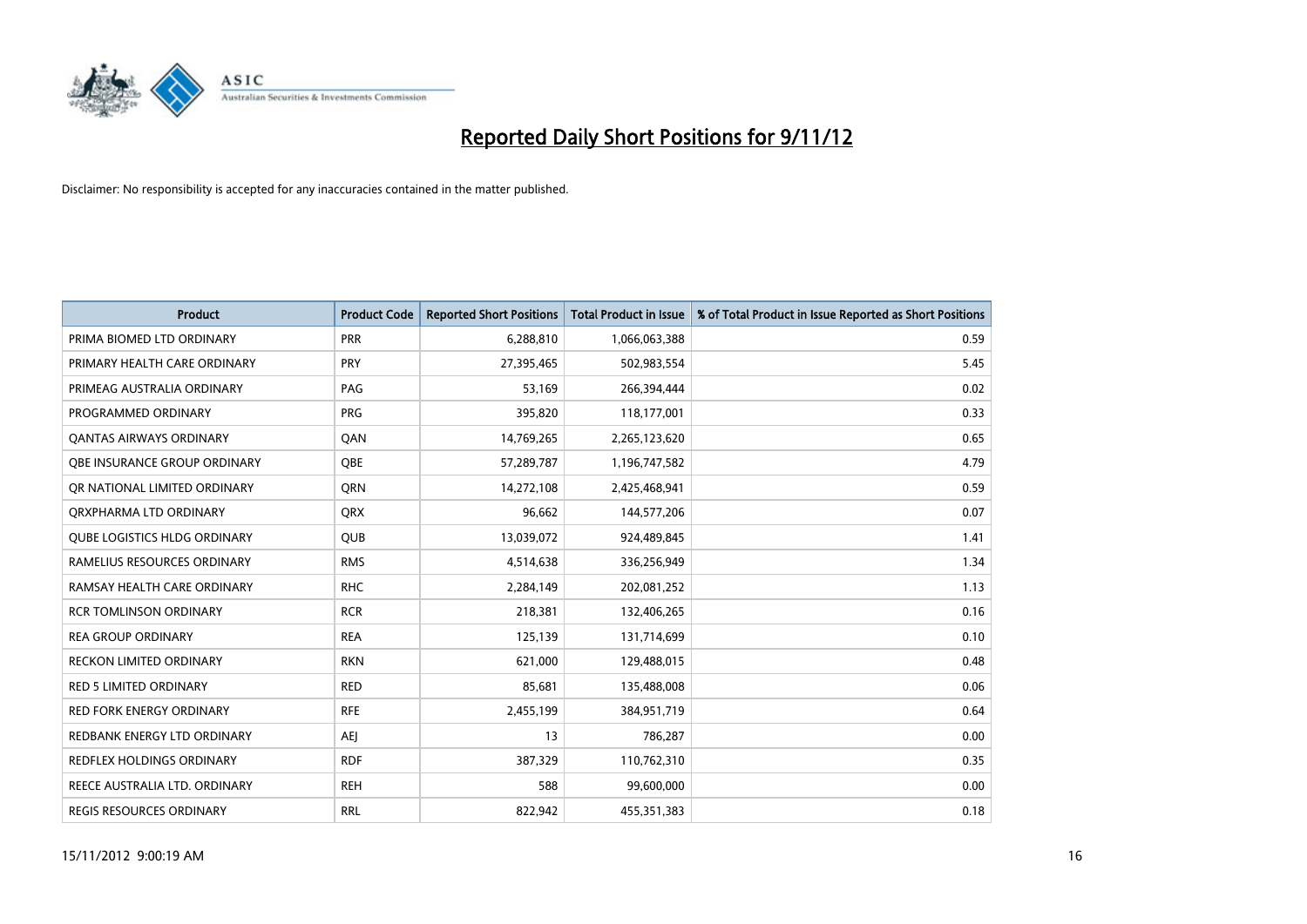

| <b>Product</b>                      | <b>Product Code</b> | <b>Reported Short Positions</b> | <b>Total Product in Issue</b> | % of Total Product in Issue Reported as Short Positions |
|-------------------------------------|---------------------|---------------------------------|-------------------------------|---------------------------------------------------------|
| RESMED INC CDI 10:1                 | <b>RMD</b>          | 3,158,655                       | 1,556,242,300                 | 0.20                                                    |
| RESOLUTE MINING ORDINARY            | <b>RSG</b>          | 3,147,946                       | 632,071,957                   | 0.50                                                    |
| <b>RESOURCE GENERATION ORDINARY</b> | <b>RES</b>          | 173                             | 262,895,652                   | 0.00                                                    |
| RETAIL FOOD GROUP ORDINARY          | <b>RFG</b>          | 155,951                         | 125,240,114                   | 0.12                                                    |
| REVERSE CORP LIMITED ORDINARY       | <b>REF</b>          | 100                             | 92,382,175                    | 0.00                                                    |
| REX MINERALS LIMITED ORDINARY       | <b>RXM</b>          | 1,923,261                       | 188,907,284                   | 1.02                                                    |
| RHG LIMITED ORDINARY                | <b>RHG</b>          | 35,085                          | 308,483,177                   | 0.01                                                    |
| RIALTO ENERGY ORDINARY              | <b>RIA</b>          | 41                              | 672,259,992                   | 0.00                                                    |
| RIO TINTO LIMITED ORDINARY          | <b>RIO</b>          | 13,885,180                      | 435,758,720                   | 3.19                                                    |
| ROC OIL COMPANY ORDINARY            | <b>ROC</b>          | 1,251,219                       | 683,235,552                   | 0.18                                                    |
| RURALCO HOLDINGS ORDINARY           | <b>RHL</b>          | 12,000                          | 55,019,284                    | 0.02                                                    |
| SAI GLOBAL LIMITED ORDINARY         | SAI                 | 6,867,945                       | 206,614,422                   | 3.32                                                    |
| SALMAT LIMITED ORDINARY             | <b>SLM</b>          | 1,810,085                       | 159,812,799                   | 1.13                                                    |
| SAMSON OIL & GAS LTD ORDINARY       | SSN                 | 5,428,578                       | 1,814,527,926                 | 0.30                                                    |
| SANDFIRE RESOURCES ORDINARY         | <b>SFR</b>          | 2,630,523                       | 152,724,301                   | 1.72                                                    |
| <b>SANTOS LTD ORDINARY</b>          | <b>STO</b>          | 2,893,332                       | 958,844,894                   | 0.30                                                    |
| SARACEN MINERAL ORDINARY            | SAR                 | 4,364,665                       | 595,032,306                   | 0.73                                                    |
| SEDGMAN LIMITED ORDINARY            | <b>SDM</b>          | 597,187                         | 217,623,797                   | 0.27                                                    |
| SEEK LIMITED ORDINARY               | <b>SEK</b>          | 11,711,244                      | 337,101,307                   | 3.47                                                    |
| SENEX ENERGY LIMITED ORDINARY       | SXY                 | 3,297,312                       | 1,140,134,837                 | 0.29                                                    |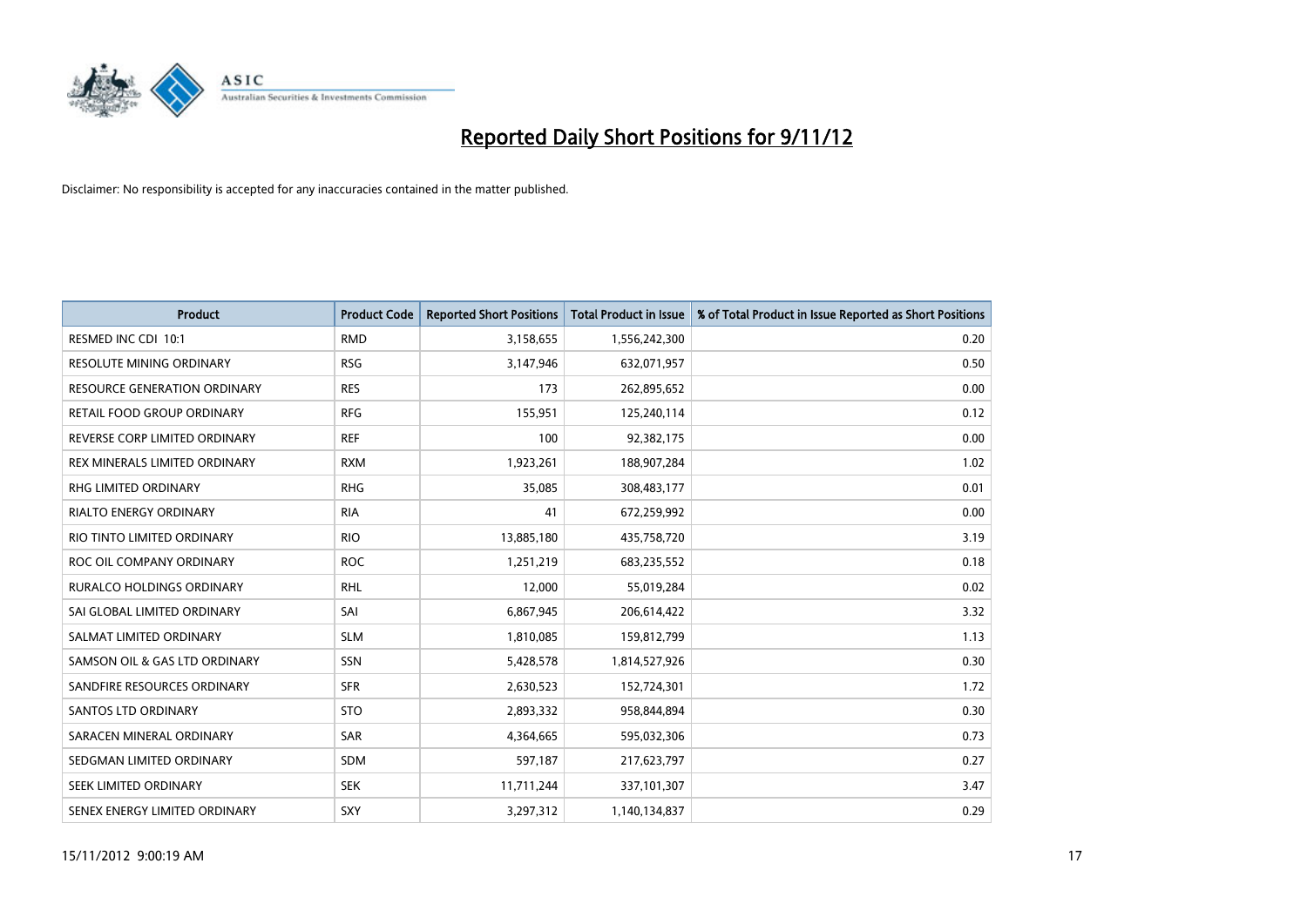

| <b>Product</b>                           | <b>Product Code</b> | <b>Reported Short Positions</b> | <b>Total Product in Issue</b> | % of Total Product in Issue Reported as Short Positions |
|------------------------------------------|---------------------|---------------------------------|-------------------------------|---------------------------------------------------------|
| SERVICE STREAM ORDINARY                  | <b>SSM</b>          | 400                             | 283,418,867                   | 0.00                                                    |
| SEVEN GROUP HOLDINGS ORDINARY            | <b>SVW</b>          | 1,735,351                       | 307,410,281                   | 0.56                                                    |
| SEVEN WEST MEDIA LTD ORDINARY            | <b>SWM</b>          | 24,122,421                      | 999,160,872                   | 2.41                                                    |
| SHEFFIELD RES LTD ORDINARY               | <b>SFX</b>          | 10,000                          | 83,429,169                    | 0.01                                                    |
| SIGMA PHARMACEUTICAL ORDINARY            | <b>SIP</b>          | 6,857,043                       | 1,180,143,739                 | 0.58                                                    |
| SILEX SYSTEMS ORDINARY                   | <b>SLX</b>          | 910,093                         | 170,228,676                   | 0.53                                                    |
| SILVER LAKE RESOURCE ORDINARY            | <b>SLR</b>          | 16,139,631                      | 225,493,476                   | 7.16                                                    |
| SIMS METAL MGMT LTD ORDINARY             | SGM                 | 7,348,978                       | 204, 261, 437                 | 3.60                                                    |
| SINGAPORE TELECOMM. CHESS DEPOSITARY INT | SGT                 | 10,544,986                      | 155,402,627                   | 6.79                                                    |
| SIRTEX MEDICAL ORDINARY                  | <b>SRX</b>          | 110,000                         | 55,768,136                    | 0.20                                                    |
| SKILLED GROUP LTD ORDINARY               | <b>SKE</b>          | 2,822,357                       | 233,487,276                   | 1.21                                                    |
| <b>SKY NETWORK ORDINARY</b>              | <b>SKT</b>          | 766,000                         | 389,139,785                   | 0.20                                                    |
| SMS MANAGEMENT, ORDINARY                 | <b>SMX</b>          | 992,419                         | 69,378,477                    | 1.43                                                    |
| SONIC HEALTHCARE ORDINARY                | <b>SHL</b>          | 4,112,407                       | 395,565,681                   | 1.04                                                    |
| SOUL PATTINSON (W.H) ORDINARY            | SOL                 | 28,663                          | 239,395,320                   | 0.01                                                    |
| SOUTH BOULDER MINES ORDINARY             | <b>STB</b>          | 159,395                         | 126,732,826                   | 0.13                                                    |
| SP AUSNET STAPLED SECURITIES             | <b>SPN</b>          | 5,888,393                       | 3,339,620,165                 | 0.18                                                    |
| SPARK INFRASTRUCTURE STAPLED NOTE & UNIT | <b>SKI</b>          | 40,266,042                      | 1,326,734,264                 | 3.03                                                    |
| SPDR 200 FUND ETF UNITS                  | <b>STW</b>          | 20,331                          | 49,059,567                    | 0.04                                                    |
| SPECIALTY FASHION ORDINARY               | <b>SFH</b>          | 2,830,649                       | 192,236,121                   | 1.47                                                    |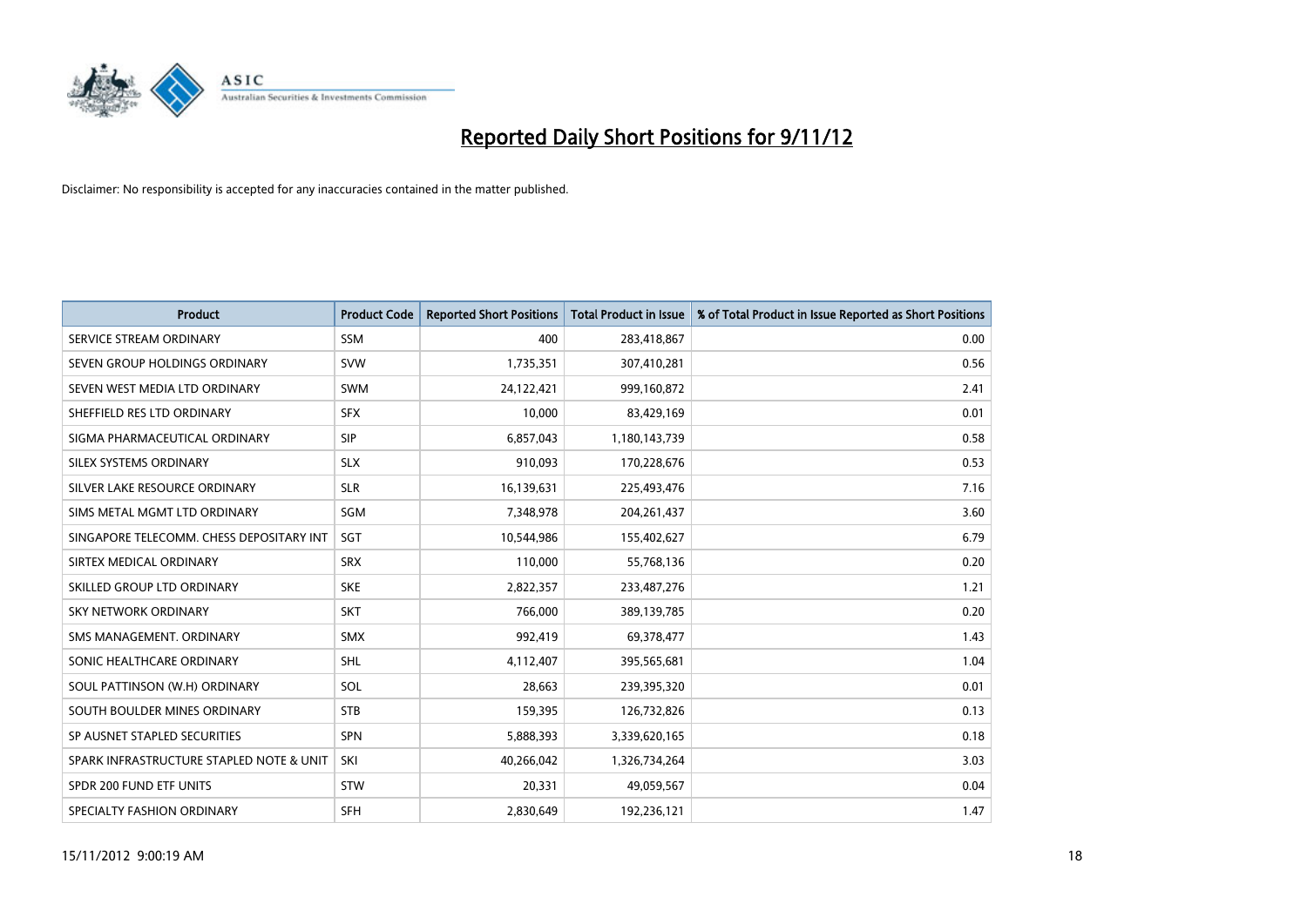

| <b>Product</b>                   | <b>Product Code</b> | <b>Reported Short Positions</b> | <b>Total Product in Issue</b> | % of Total Product in Issue Reported as Short Positions |
|----------------------------------|---------------------|---------------------------------|-------------------------------|---------------------------------------------------------|
| ST BARBARA LIMITED ORDINARY      | <b>SBM</b>          | 4,137,589                       | 488,074,077                   | 0.85                                                    |
| STANMORE COAL LTD ORDINARY       | <b>SMR</b>          | 32,870                          | 200,492,804                   | 0.02                                                    |
| STARPHARMA HOLDINGS ORDINARY     | SPL                 | 5,065,563                       | 283,640,060                   | 1.79                                                    |
| STHN CROSS MEDIA ORDINARY        | SXL                 | 21,269,451                      | 704,858,524                   | 3.02                                                    |
| STOCKLAND UNITS/ORD STAPLED      | SGP                 | 20,074,960                      | 2,202,657,963                 | 0.91                                                    |
| STRAITS RES LTD. ORDINARY        | SRQ                 | 640,600                         | 1,164,150,159                 | 0.06                                                    |
| STW COMMUNICATIONS ORDINARY      | SGN                 | 96,163                          | 396,818,970                   | 0.02                                                    |
| SUNCORP GROUP LTD ORDINARY       | <b>SUN</b>          | 7,052,118                       | 1,286,600,980                 | 0.55                                                    |
| SUNDANCE ENERGY ORDINARY         | <b>SEA</b>          | 265,961                         | 277,098,474                   | 0.10                                                    |
| SUNDANCE RESOURCES ORDINARY      | <b>SDL</b>          | 6,859,665                       | 3,052,227,034                 | 0.22                                                    |
| SUNLAND GROUP LTD ORDINARY       | <b>SDG</b>          | 18,391                          | 191,238,877                   | 0.01                                                    |
| SUPER RET REP LTD ORDINARY       | <b>SUL</b>          | 669,412                         | 196,382,811                   | 0.34                                                    |
| SYD AIRPORT STAPLED US PROHIBIT. | <b>SYD</b>          | 10,011,896                      | 1,861,210,782                 | 0.54                                                    |
| SYRAH RESOURCES ORDINARY         | <b>SYR</b>          | 16,478                          | 133,869,590                   | 0.01                                                    |
| TABCORP HOLDINGS LTD ORDINARY    | <b>TAH</b>          | 12,336,956                      | 734,015,737                   | 1.68                                                    |
| TANAMI GOLD NL ORDINARY          | <b>TAM</b>          | 370,227                         | 261,132,677                   | 0.14                                                    |
| TAP OIL LIMITED ORDINARY         | <b>TAP</b>          | 1,023,006                       | 241,295,311                   | 0.42                                                    |
| TASSAL GROUP LIMITED ORDINARY    | <b>TGR</b>          | 105,080                         | 146,304,404                   | 0.07                                                    |
| <b>TATTS GROUP LTD ORDINARY</b>  | <b>TTS</b>          | 3,516,949                       | 1,385,200,190                 | 0.25                                                    |
| TELECOM CORPORATION ORDINARY     | <b>TEL</b>          | 13,551,958                      | 1,857,548,099                 | 0.73                                                    |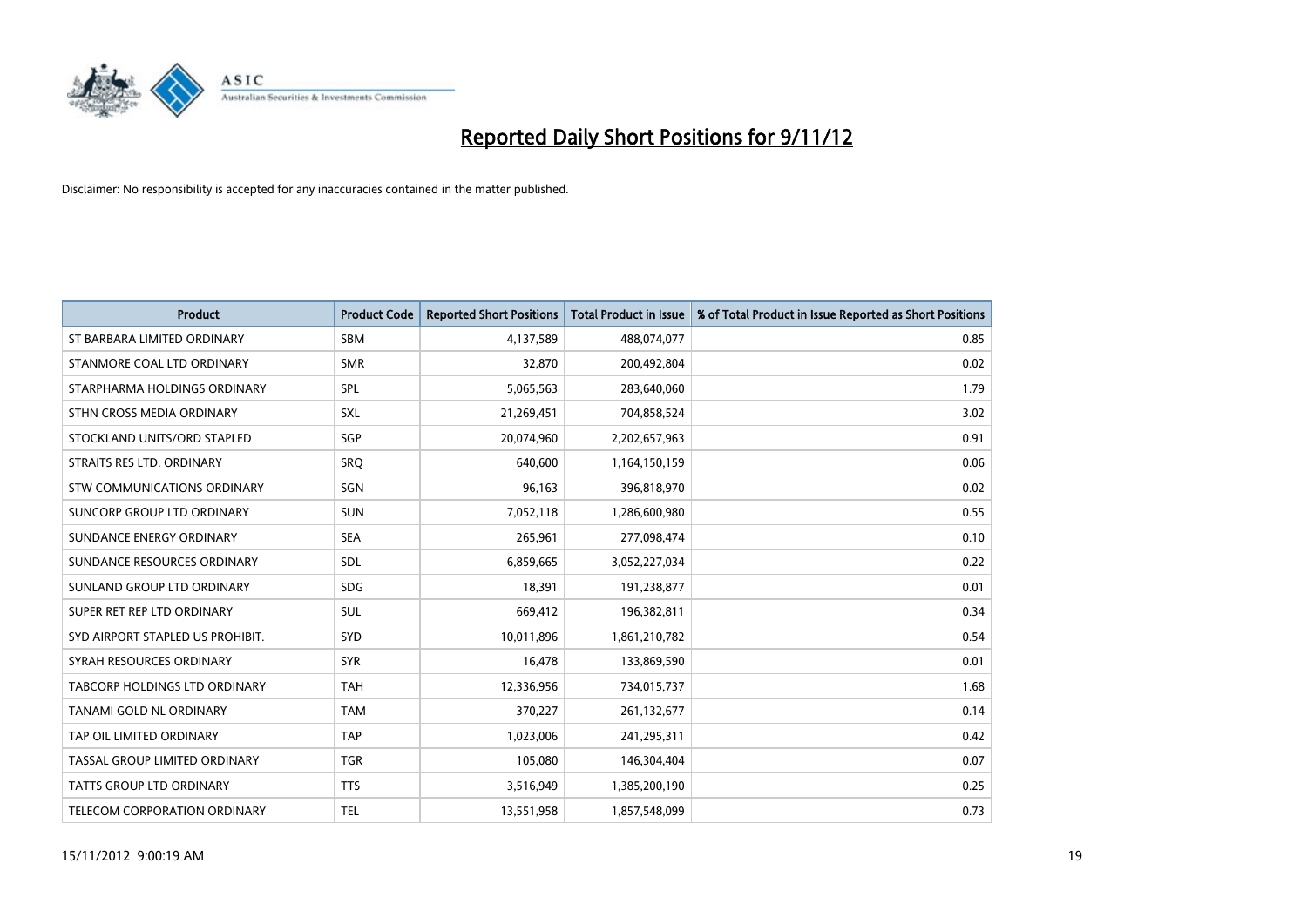

| <b>Product</b>                       | <b>Product Code</b> | <b>Reported Short Positions</b> | <b>Total Product in Issue</b> | % of Total Product in Issue Reported as Short Positions |
|--------------------------------------|---------------------|---------------------------------|-------------------------------|---------------------------------------------------------|
| <b>TELSTRA CORPORATION, ORDINARY</b> | <b>TLS</b>          | 16,754,275                      | 12,443,074,357                | 0.13                                                    |
| TEN NETWORK HOLDINGS ORDINARY        | <b>TEN</b>          | 114,272,583                     | 1,437,204,873                 | 7.95                                                    |
| TERANGA GOLD CORP CDI 1:1            | <b>TGZ</b>          | 108,688                         | 162,599,120                   | 0.07                                                    |
| TFS CORPORATION LTD ORDINARY         | <b>TFC</b>          |                                 | 279,621,829                   | 0.00                                                    |
| THE REJECT SHOP ORDINARY             | <b>TRS</b>          | 2,627,405                       | 26,092,220                    | 10.07                                                   |
| THORN GROUP LIMITED ORDINARY         | <b>TGA</b>          | 19,117                          | 146,374,703                   | 0.01                                                    |
| <b>TIGER RESOURCES ORDINARY</b>      | <b>TGS</b>          | 2,343,395                       | 673,470,269                   | 0.35                                                    |
| TOLL HOLDINGS LTD ORDINARY           | <b>TOL</b>          | 27,545,782                      | 717,133,875                   | 3.84                                                    |
| TOX FREE SOLUTIONS ORDINARY          | <b>TOX</b>          | 178,114                         | 115,311,608                   | 0.15                                                    |
| TPG TELECOM LIMITED ORDINARY         | <b>TPM</b>          | 1,542,124                       | 793,808,141                   | 0.19                                                    |
| <b>TRADE ME GROUP ORDINARY</b>       | <b>TME</b>          | 191,655                         | 396,017,568                   | 0.05                                                    |
| <b>TRANSFIELD SERVICES ORDINARY</b>  | <b>TSE</b>          | 8,921,356                       | 512,457,716                   | 1.74                                                    |
| TRANSPACIFIC INDUST, ORDINARY        | <b>TPI</b>          | 2,191,422                       | 1,578,528,702                 | 0.14                                                    |
| TRANSURBAN GROUP TRIPLE STAPLED SEC. | <b>TCL</b>          | 8,495,928                       | 1,461,665,097                 | 0.58                                                    |
| TREASURY WINE ESTATE ORDINARY        | <b>TWE</b>          | 13,918,074                      | 647,227,144                   | 2.15                                                    |
| TROY RESOURCES LTD ORDINARY          | <b>TRY</b>          | 17,116                          | 91,318,649                    | 0.02                                                    |
| UGL LIMITED ORDINARY                 | UGL                 | 5,830,860                       | 166,315,038                   | 3.51                                                    |
| UNILIFE CORPORATION CDI 6:1          | <b>UNS</b>          | 186,282                         | 252,403,194                   | 0.07                                                    |
| UXC LIMITED ORDINARY                 | <b>UXC</b>          | 1,041,186                       | 308,056,885                   | 0.34                                                    |
| <b>VENTURE MINERALS ORDINARY</b>     | <b>VMS</b>          | 331,274                         | 287,320,170                   | 0.12                                                    |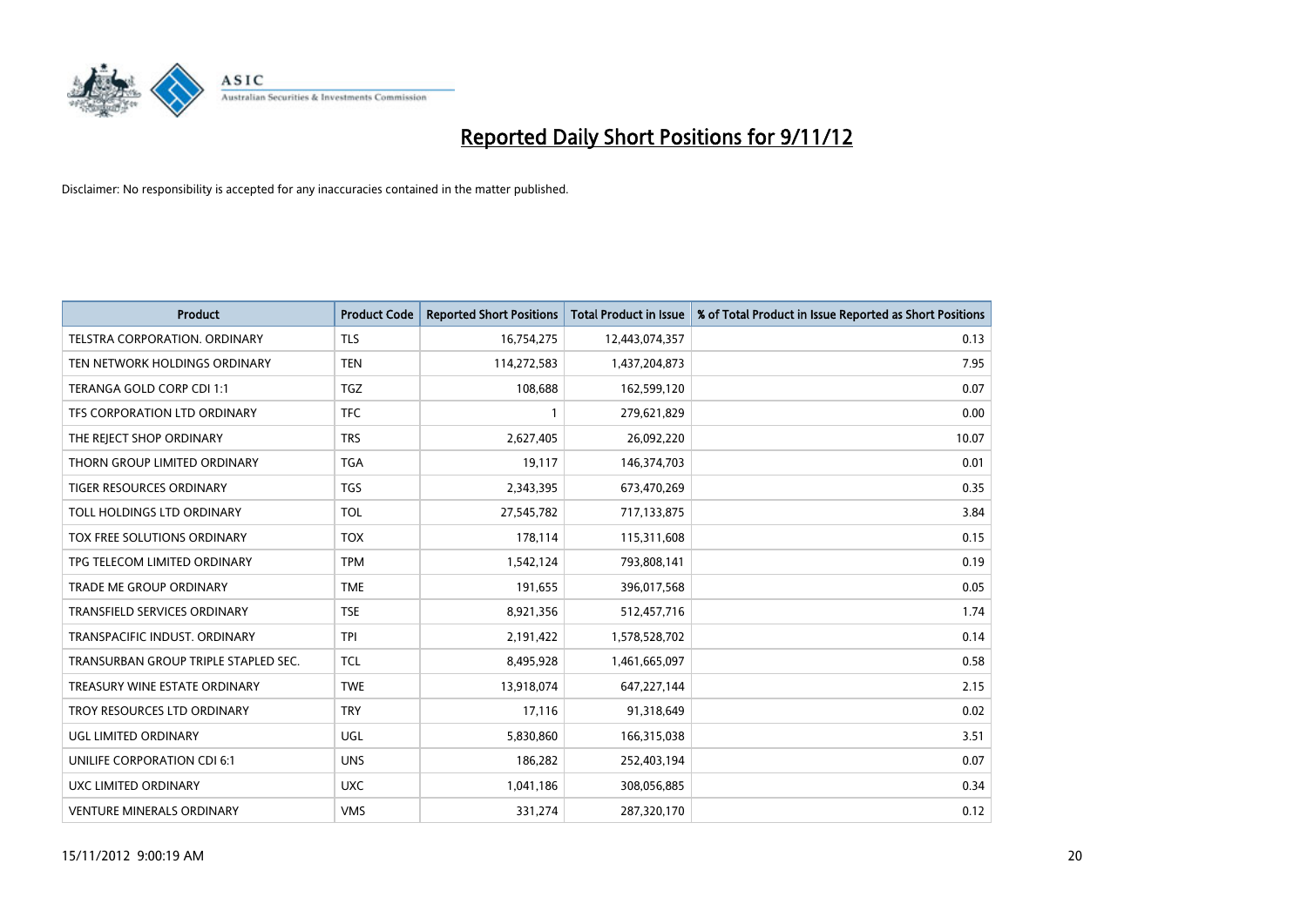

| <b>Product</b>                         | <b>Product Code</b> | <b>Reported Short Positions</b> | <b>Total Product in Issue</b> | % of Total Product in Issue Reported as Short Positions |
|----------------------------------------|---------------------|---------------------------------|-------------------------------|---------------------------------------------------------|
| <b>VIRGIN AUS HLDG LTD ORDINARY</b>    | <b>VAH</b>          | 41,309,107                      | 2,210,197,600                 | 1.87                                                    |
| VITERRA INC CDI 1:1                    | <b>VTA</b>          | 10                              | 68,629,939                    | 0.00                                                    |
| <b>VOCUS COMMS LTD ORDINARY</b>        | <b>VOC</b>          | 67,122                          | 74,776,058                    | 0.09                                                    |
| WATPAC LIMITED ORDINARY                | <b>WTP</b>          | 8,701                           | 184,332,526                   | 0.00                                                    |
| <b>WDS LIMITED ORDINARY</b>            | <b>WDS</b>          | $\overline{7}$                  | 144,740,614                   | 0.00                                                    |
| WEBIET LIMITED ORDINARY                | <b>WEB</b>          | 254,691                         | 71,065,929                    | 0.36                                                    |
| <b>WESFARMERS LIMITED ORDINARY</b>     | <b>WES</b>          | 28,362,125                      | 1,006,587,637                 | 2.82                                                    |
| WESFARMERS LIMITED PARTIALLY PROTECTED | <b>WESN</b>         | 1,168,556                       | 150,551,173                   | 0.78                                                    |
| WESTERN AREAS NL ORDINARY              | <b>WSA</b>          | 12,449,487                      | 179,735,899                   | 6.93                                                    |
| WESTERN DESERT RES. ORDINARY           | <b>WDR</b>          | 375,563                         | 321,371,029                   | 0.12                                                    |
| WESTFIELD GROUP ORD/UNIT STAPLED SEC   | <b>WDC</b>          | 4,631,863                       | 2,249,809,558                 | 0.21                                                    |
| WESTFIELD RETAIL TST UNIT STAPLED      | <b>WRT</b>          | 18,521,924                      | 3,054,166,195                 | 0.61                                                    |
| <b>WESTPAC BANKING CORP ORDINARY</b>   | <b>WBC</b>          | 32,401,069                      | 3,081,105,007                 | 1.05                                                    |
| WHITE ENERGY COMPANY ORDINARY          | <b>WEC</b>          | 850,381                         | 322,974,494                   | 0.26                                                    |
| <b>WHITEHAVEN COAL ORDINARY</b>        | <b>WHC</b>          | 50,982,417                      | 1,013,190,387                 | 5.03                                                    |
| WHK GROUP LIMITED ORDINARY             | <b>WHG</b>          | 3,500,000                       | 265,200,652                   | 1.32                                                    |
| WINDIMURRA VANADIUM ORDINARY           | <b>WVL</b>          | 163,685                         | 154,278,674                   | 0.11                                                    |
| WOODSIDE PETROLEUM ORDINARY            | <b>WPL</b>          | 1,147,150                       | 823,910,657                   | 0.14                                                    |
| WOOLWORTHS LIMITED ORDINARY            | <b>WOW</b>          | 4,436,509                       | 1,240,314,655                 | 0.36                                                    |
| WORLEYPARSONS LTD ORDINARY             | <b>WOR</b>          | 6,670,437                       | 242,949,873                   | 2.75                                                    |